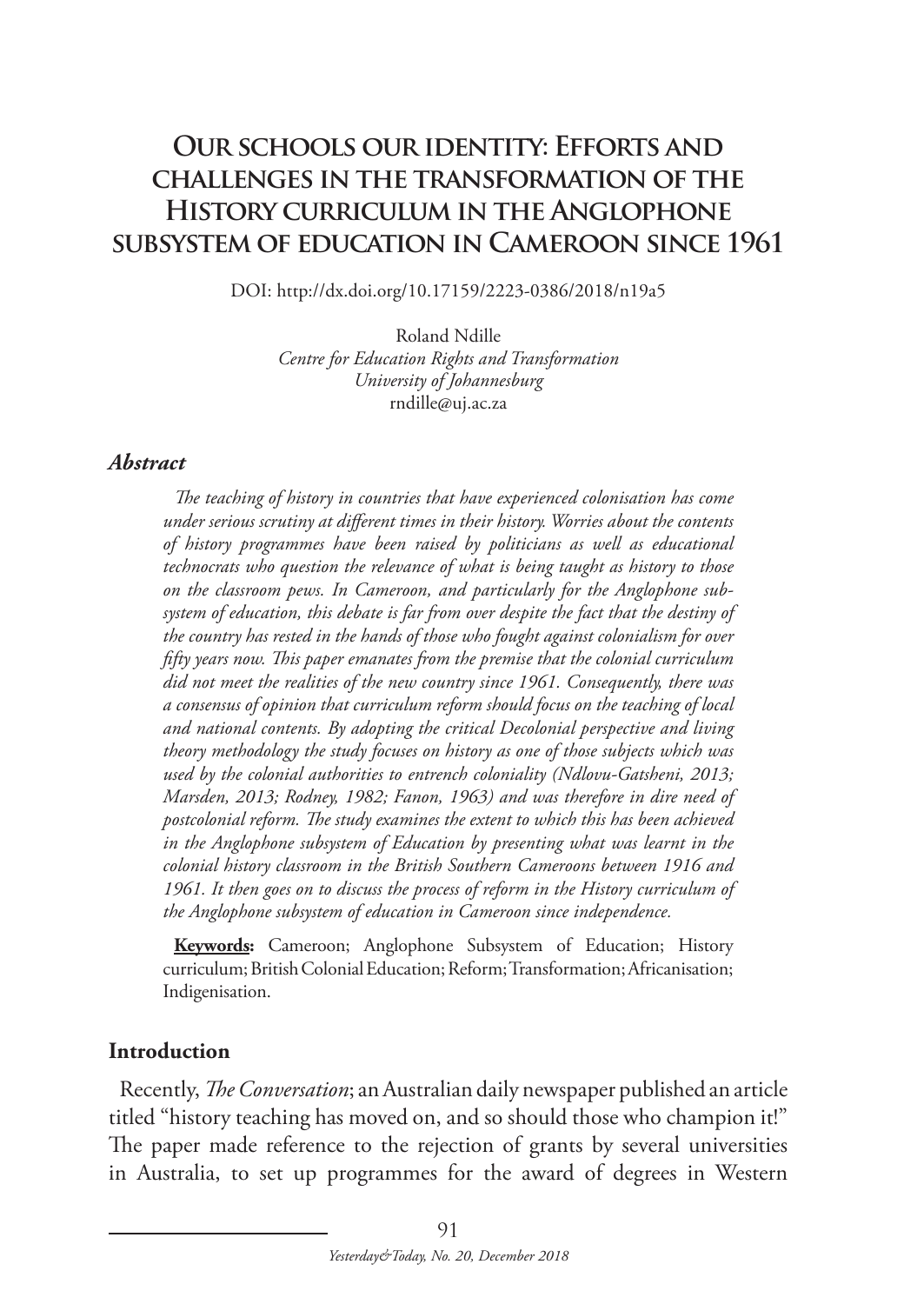Civilisation proposed by a renowned research centre (The Conversation, June 6, 2018). This rejection was in response to the criticisms of the centre for privileging Western historical contents in the Australian school curriculum to the detriment of indigenous knowledge. The situation in Australia is similar to that in South Africa where questions of representation in and relevance of History curriculum have made headline news in the past few years (Chisholm, 2005; Ramoupi, 2012; DoBE, 2018; Radio 702 Podcast 22 May 2018). In February 2018, the South African Department of Basic Education (DoBE) Ministerial Task Team on the History curriculum published its report (DoBE, 2018) to which Angie Motshekga, the Minister outlined that the major issue with the history curriculum centred on whether what is taught and the way it is taught "meets our objectives of…defining ourselves much more clearly as Africans" (quoted in Radio 702 Podcast, 22 May 2018).

Like in South Africa in the past two decades, the need to solve the incongruence between colonial education and African realities motivated early postcolonial curriculum reforms in most African countries (Bangura, 2005; Kwabena, 2006). In 1962, Amadou Ahidjo, the pioneer president of Cameroon confirmed that the organisation, methods and curricula of the education system which he inherited "was perforce, to a large extent, redolent of the concepts characteristic of our former trustees" (Ahidjo, 1967:9). The president spoke clearly about subjects like History and Geography which he argued "corresponded neither to African reality, nor to our political independence" and instructed planners to "shun all servile importing and transplanting of foreign systems" (Ahidjo, 1967:9).

Based on such directives, educational reform in Cameroon at independence was amongst other things aimed at developing new curricula with emphasis on indigenous/local contents. While there are sources on the history of education in the country with complete or partial focus on the Anglophone subsystem of education, (Ndongko & Tambo 2000; Tambo, 2003; Fonkeng 2007; MacOjong 2008) empirical studies on the transformation of the History curriculum has been rare to find. Studies like Tosam (1988), Tambo (2000), Diang (2013) and Ndille (2015) have discussed postcolonial educational transformation without making the question of transformation of the History curriculum a particular point of emphasis. This has made for an inability to say with certainty, the nature of the History curriculum or present with clarity, the extent to which reform towards a local contents History curriculum has been achieved in the country. This study therefore not only investigates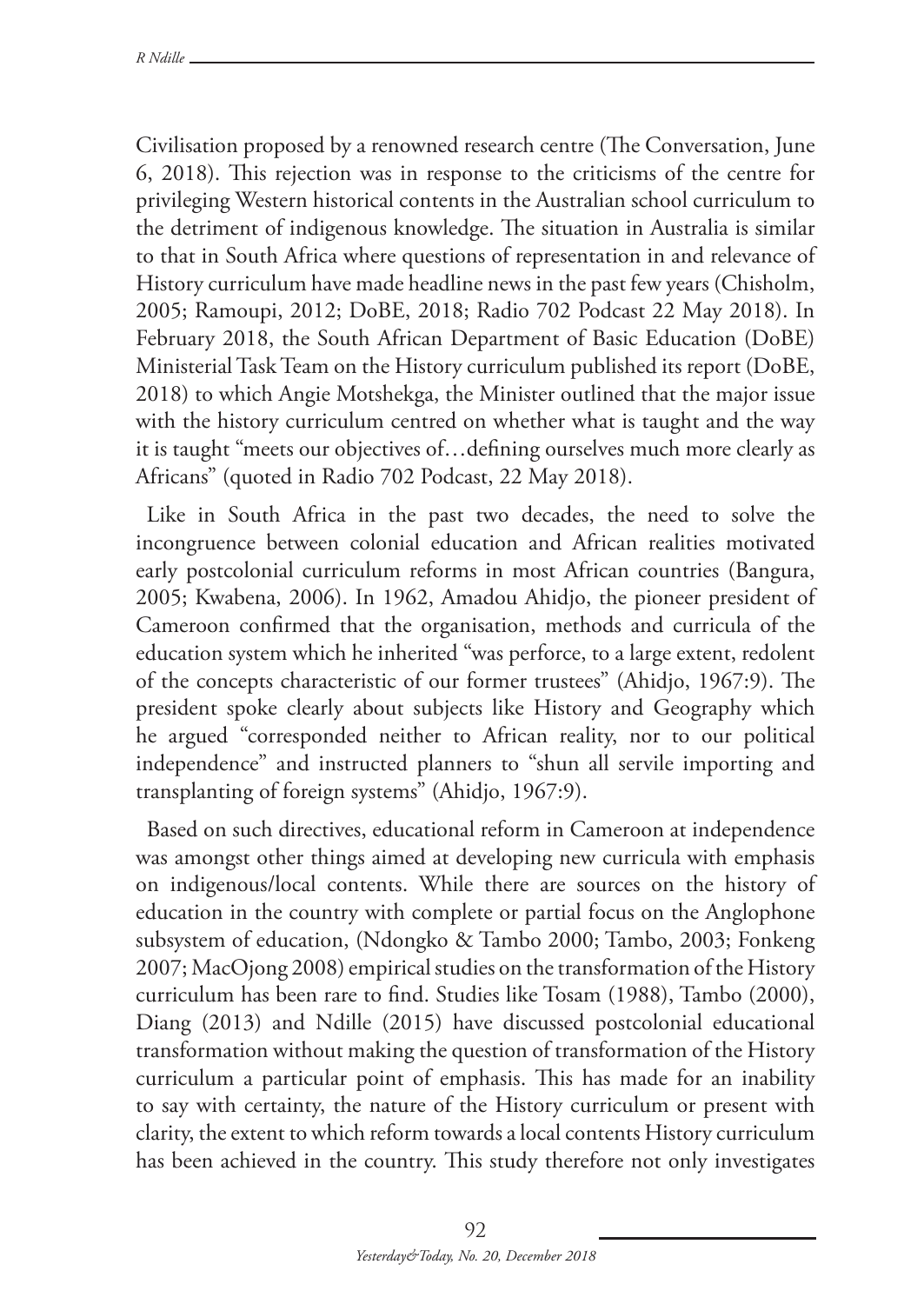transformation within the History curriculum but also focuses on the extent of indigenising the contents and challenges inherent.

The justification for reform towards a predominantly local contents curriculum rests on two premises; (1) as a response to what is going on in Western societies where African history is hardly visible in the school curricula (Connelson, 2000; Hjelden, 2004; Marmer & Sow, 2013) and (2) the understanding of education as the "experience of a living organism interacting with its environment (Peters, 1966); an eternal process of the adjustment to an intellectual, emotional and cultural environment of those concerned and the transmission of what is worthwhile in it to those who become committed to it (Lodge, 1974 in Schofield, 1978:107). As UNESCO defines it, history is a study of how each generation received the culture from the previous one and how they preserved and handed it down to the succeeding generation (UNESCO, 1985:11).

## **Theoretical and methodological frameworks**

The study builds on the Decolonial theoretical perspective which sees postcolonial History curriculum reform as a constituent effort in the decolonisation of the African school systems; a problem which many African states are still grappling with. The Decolonial theory propagates the idea that colonial school contents had hardly been for the benefit of the people of Africa (Ndlovu-Gatsheni, 2013). Instead such contents disrupted African modes of knowing, social meaning-making, imaging, seeing and knowledge production by advancing Eurocentric epistemologies that presented the colonised world "as *terra nullius* and the people, *anima nullius*; (as the space of misery, savagery, ignorance and disease) where help was needed; and where everything was subject to experiment" (Grosfoguel, 2011: 6). Such a representation of Africa was false and consequently necessitated curriculum revision at independence.

Methodologically, the study adopts the Living Theory Methodological Framework (Whitehead, 2008). Living theory is a disciplined process of inquiring into the self by the self; thinking about one's own life and work as a practitioner so that one can continue developing oneself, one's work; that of others and by so doing make significant contributions in one's work and society" (Whitehead 2008:104). As a historian, teacher of history and curriculum developer, I find this methodology fitting seeing that issues of relevance in the History curriculum need to be addressed by those in the field of history teaching. The adoption of this perspective also guarantees flexibility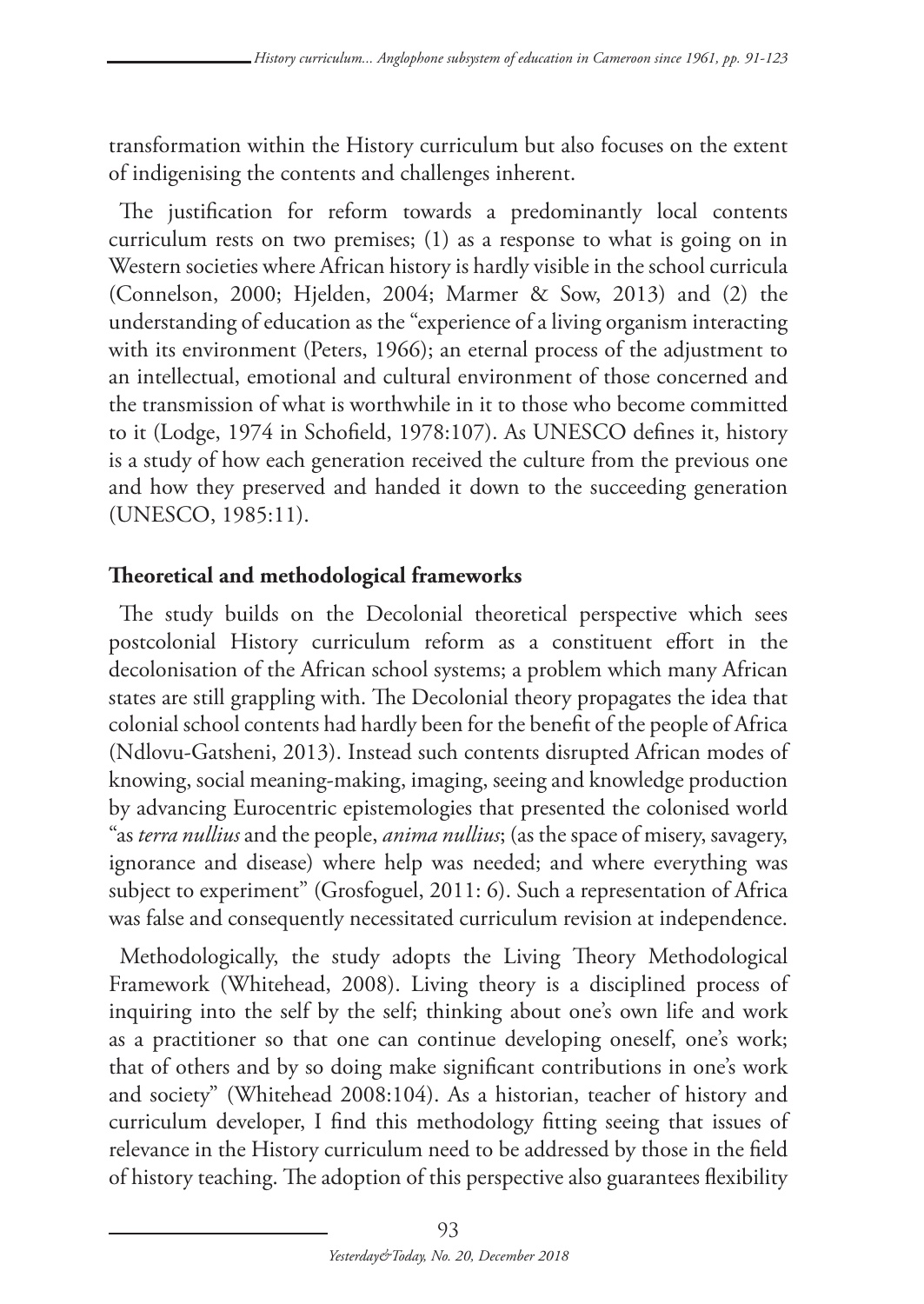in data collection and analysis (Whitehead, 2008) as it advocates "the use of idiosyncratic perspectives while respecting objectivity and research ethics" (Seineart, 1989:92).

This means that, researchers can use any approach that they think would best present their ideas. It therefore enabled me to blend my experience as a history pupil, student, teacher and curriculum reformer in Cameroon with what I found in archival documents and textbooks dealing with History curriculum, syllabus prescriptions, and schemes of work and lesson notes of teachers of the various periods under review. For each officially prescribed textbook and document stating the contents to be taught, I resorted to a manual count of topics and classified in terms of whether they addressed local Cameroonian-based issues, Africa or Europe and the rest of the world. I then presented each category as a percentile of all the contents on the specific document. This enabled me to arrive at an approximately authoritative figure relating to which set of contents dominated the curriculum at each historical period of analysis. In presenting this data, I also used my experiences of history learning and teaching in Cameroon and participation in some professional and ministerial commissions charged with reforming history subject contents. These experiences as London (2002:17) puts it, served as "a kind of weather vane by which we might gauge the direction in which the curriculum reform was blowing."

## **The colonial History curriculum in British Southern Cameroons: Contents and rational**

The history of colonial Cameroon is divided into two phases. Phase one is the German colonial period (1884-1916) and phase two, the British and French colonial period (1916-1961). Following their joint action in ousting the Germans from Cameroon during the First World War, and their failure to agree on the terms of a proposed joint administration (Elango, 2015), Britain and France partitioned the former German colony and established separate administrations. It was only on October, 1, 1961 that the Southern part of British Cameroons voted to acquire independence by reunifying with French Cameroon (Ngoh, 2011). The discussion in this paper does not include what went on in the French administered Cameroons. Emphasis here is on the British colonial History curriculum as one of the systems that needed replacement at independence in 1961. For the sake of convenience, the British decided to administer their sphere of the territory as parts of their colony of Nigeria. Consequently, all educational arrangements in the British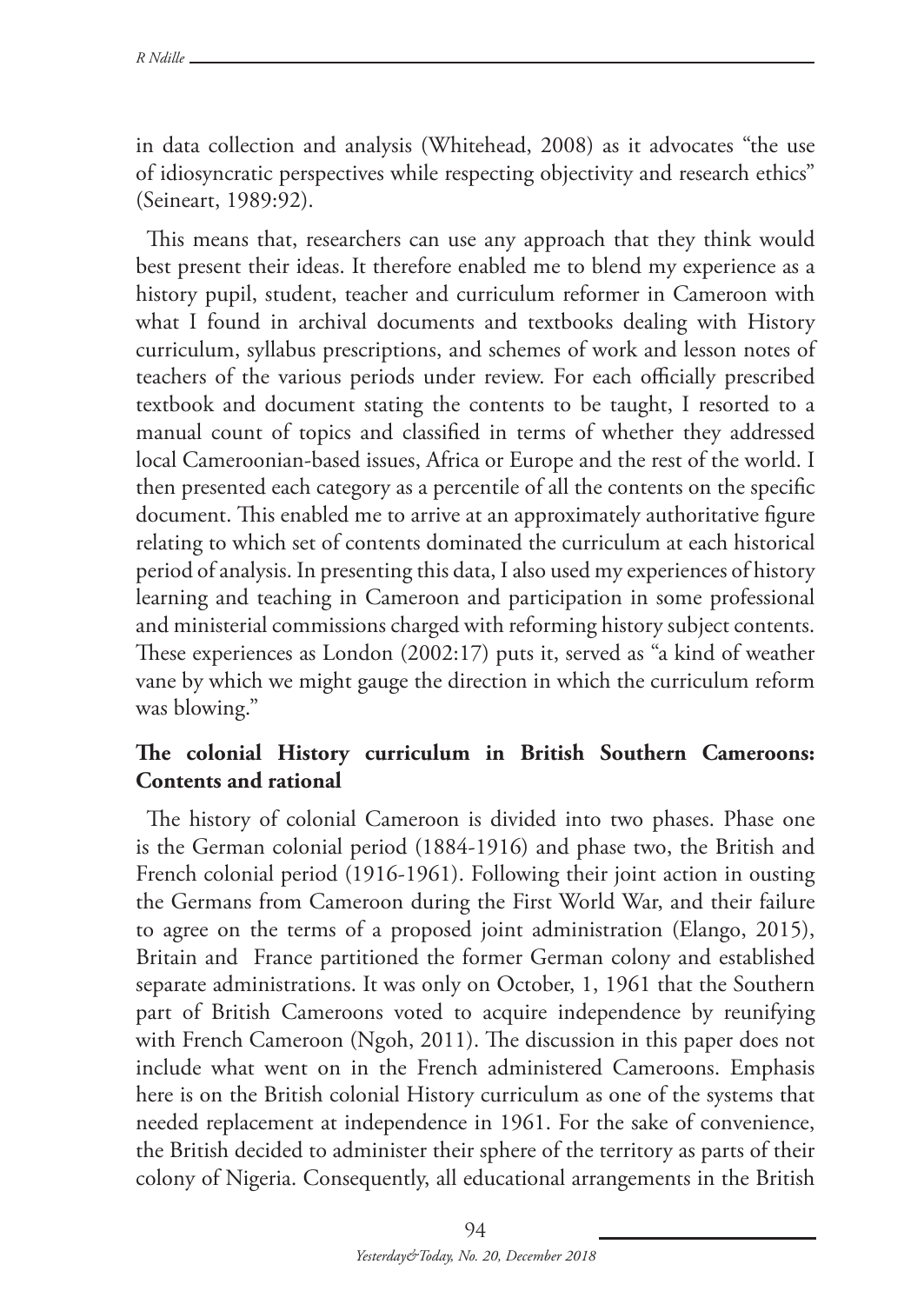sphere of Cameroon were attuned to British policies in Nigeria (Fonkeng, 2007). In terms of education, the philosophy that the British adopted in the Cameroons was adaptation (Jesse-Jones 1925; Bude, 1983). This was based on the 1925 Phelps-Stokes report of their survey of education in Africa between 1920 and 1924 (Jesse-Jones, 1925).

The Phelps-Stokes Commission reported of an educational system dominated by European contents to the detriment of local contents and (for history) proposed that all the illustrative examples for this course should be taken from what the children themselves know and the course should really be one to make explicit the ideas which are implicit in the life that all the children led (Jesse-Jones, 1925:23). The suggestions of the Phelps-Stokes Commission were quickly bought into British colonial education policy in the 1925 Memorandum of Education for British Tropical Africa. It outlined that "education should be adapted to the … traditions of the various peoples, conserving as far as possible all sound and healthy elements in the fabric of their social life" (Colonial Office, 1925:3) and "preserving all the material and moral development of past years…" (Cameroons, 1925:58). The recommendations which featured in the 1926 Nigerian Education Ordinance applicable in Cameroon from September 1927 meant that the official school syllabuses which were only written in 1930 Table 1 below had to prescribe a local History curriculum of British Cameroon schools. The outcome is presented in Table 2 below.

| Subject/hrs. per wk. | <b>Standard V/Middle I</b> | <b>Standard VI/Middle II</b> |
|----------------------|----------------------------|------------------------------|
| Religion             |                            |                              |
| English              |                            |                              |
| Mathematics          |                            |                              |
| Nature study         |                            |                              |
| History/Geography    |                            |                              |
| Arts and Craft       |                            |                              |
| Hygiene              |                            |                              |
| Domestic Science     |                            |                              |
| Total periods/ week  | 30                         | 30                           |

**Table 1: The curriculum of senior elementary schools in the British Southern Cameroons**

Source: Southern Nigeria 1930, provisional school syllabus for Standard V and VI, Southern Nigeria, p. 1.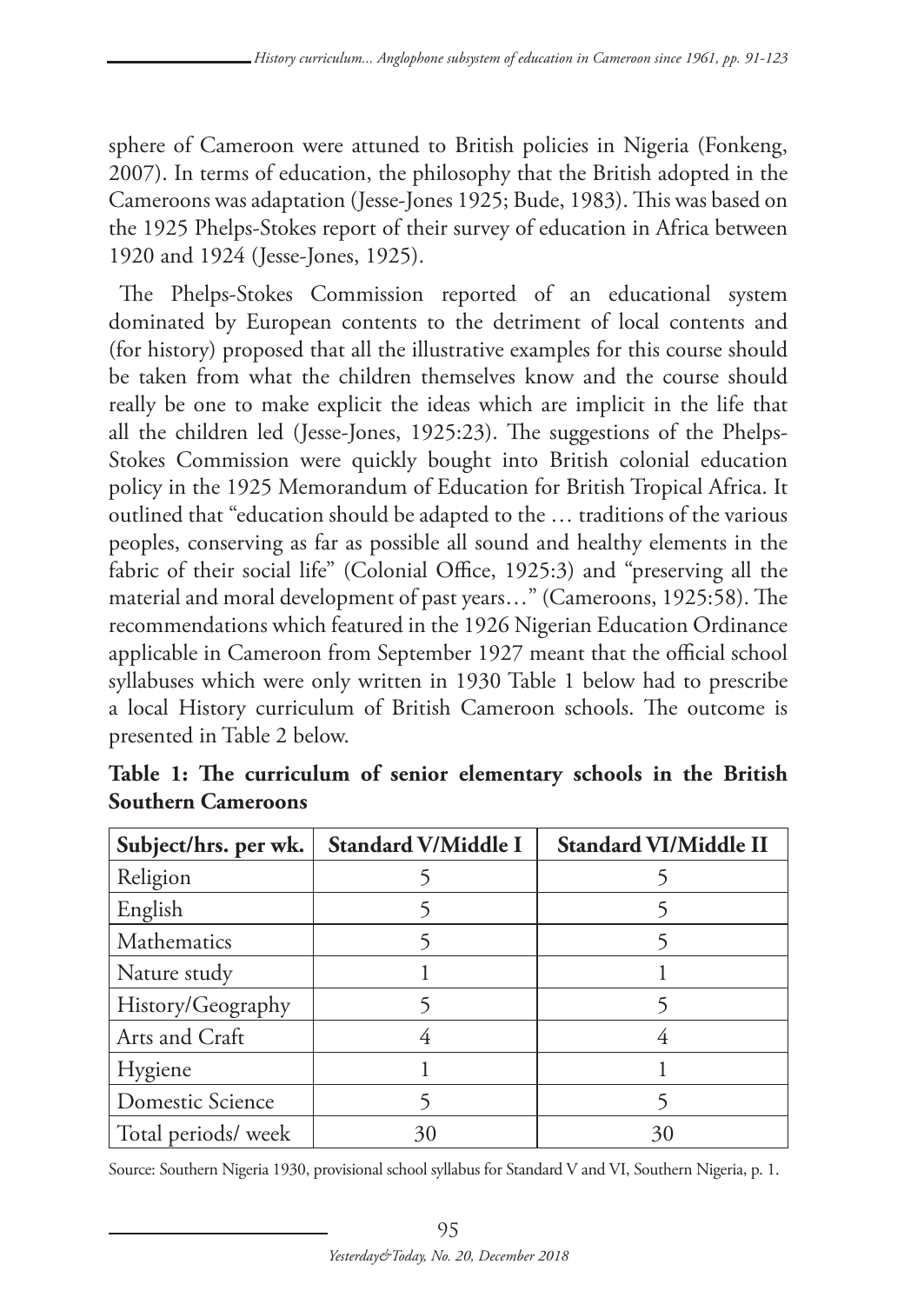### **Table 2: History syllabus for elementary schools in the Cameroons Province**

#### **Standard IV**

- • Study of pupils" families and localities/origin of pupil's parents, migrations, ancestors.
- Study of tribes, names, areas occupied
- The past and present great men of the locality; their activities and achievements
- The primitive man; hunter gatherer, his way of life
- The beginning of civilization
- The nomad, Australian Blackman, Fulani, east Africa, Hindu Indians
- The division of historic time into generations, centuries and eras
- Great civilizations Eastern and Mediterranean The Babylonian Civilization
- The Hebrews

### **Standard V**

- The Great Religions; Judaism; Christianity; The Mohamedans
- The Spread of Christianity in the Roman Empire; St Augustine, Pope Gregory etc
- The Barbarian invasion of Europe; The Dark Ages and the disappearance of Roman Culture
- The Battle of Tours in France; European Recovery from Dark Ages-the Monks, Charlemagne/ Church,
- The Norman Conquest
- The struggle between church and Crown
- Feudalism, Religion in Daily Life Parishes, Monastries, Abbeys, Farming Trading and Towns
- The Magna Carta and the Emergence of Parliament
- The English Campaigns to Conquer Wales and Scotland upto 1314
- The Hundred Years War
- The war of roses, Henry VII and Attempts to restore stability
- Church State and Society in Britain 1500-1740s
- The Renaissance and Reformation in Europe
- The English Reformation and Counter Reformation
- Henry VIII to Mary I
- The Elizabethan Religious Settlement and conflicts with Catholics including Spain, Scotland and Ireland

### **Standard VI**

- The Voyages of Discovery and the first colonies in America and India
- • Cromwell and Ireland
- The Glorious Revolution and the Restoration;
- The Act of 1707
- The Jacobite Rebellion and the Hanoverian Secession 1715-1945
- The slave trade and its abolition; the role of the British
- The Enlightenment in Europe and Britain
- The Seven Years War and the American War of Independence
- The French Revolutionary Wars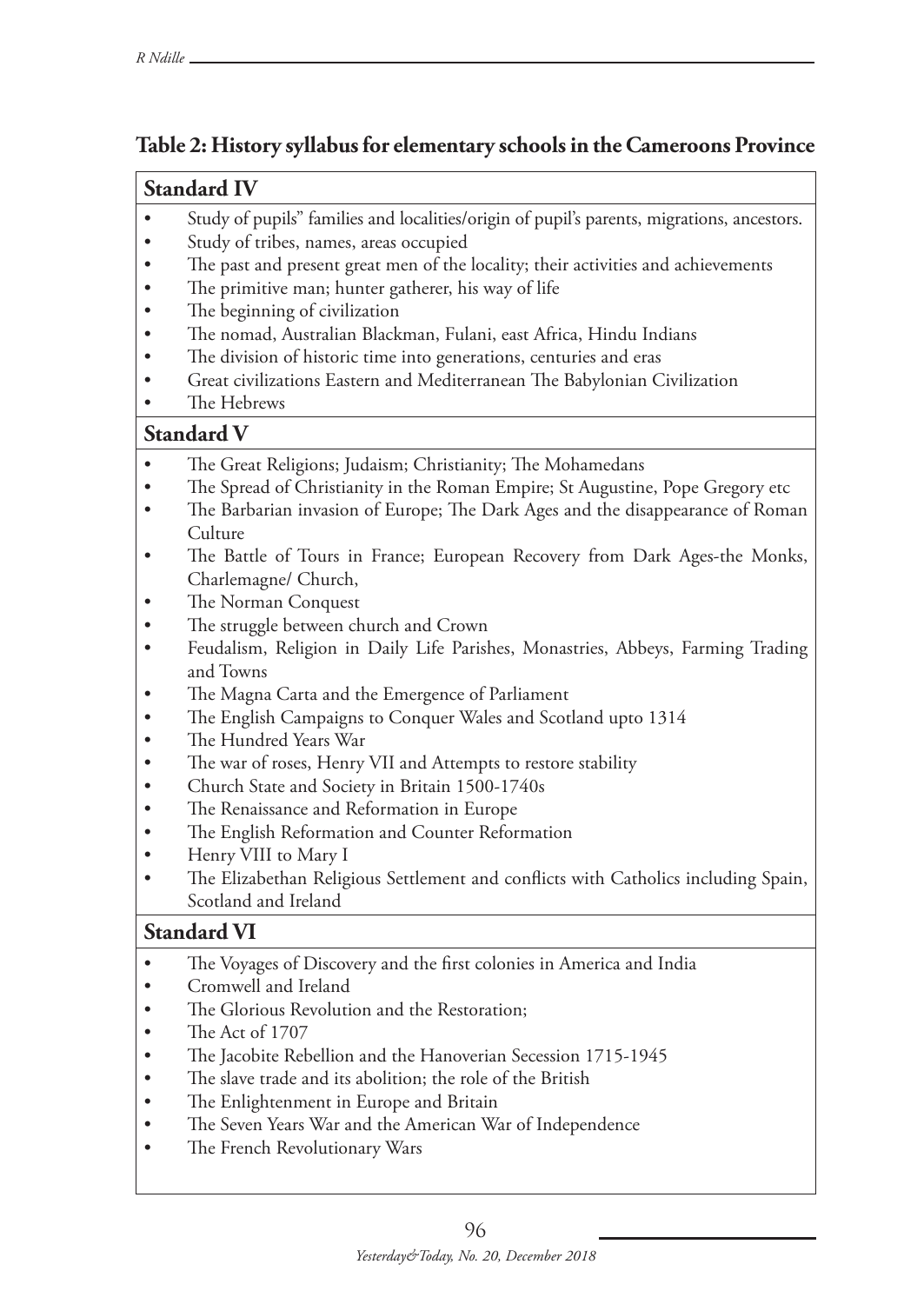- Britain as the First Industrial Nation
- Party Politics; the extension of the Franchise and social reform
- Ireland and Home rule
- Africa; Early Voyages- Mungo park, Barton and Speke, David Livingstone, Henry Stanley
- Early Kingdoms in Nigeria; Benin, Yoruba
- The Royal Niger Company
- The Great War; Togoland, Cameroon and East Africa

From Table 2 above, one thing is clear; despite the calls for curriculum adaptation, what obtained in subjects like history was a complete opposite of the adaptation philosophy. In history the senior classes began with the study of prehistory; hunters; Paleolithic man and moved to the history of Europe which was in essence, the history of the British Empire; an indication of the fact that curriculum revisions proposed by adaptation did not take place in the history programme. Image 1 below presents the contents in terms of distribution between local Cameroons contents, African based contents and the history of the rest of the world.





Source: Design by author.

At the level of secondary education, Saint Joseph's College popularly called SASSE College, the first secondary school in British Cameroons was opened in 1939 by the Mill Hill Missionaries in Buea, followed by the Basel Mission College at Bali ten years later (Ndille, 2014). While these schools made access to secondary education in the territory possible, a majority of the British Cameroons students were educated in Nigeria (Ndille, 2014). The junior secondary schools first three years like the teacher training centres basically

Source: Southern Nigeria 1930, provisional school syllabus for Standard V and VI, Southern Nigeria, pp. 20-22.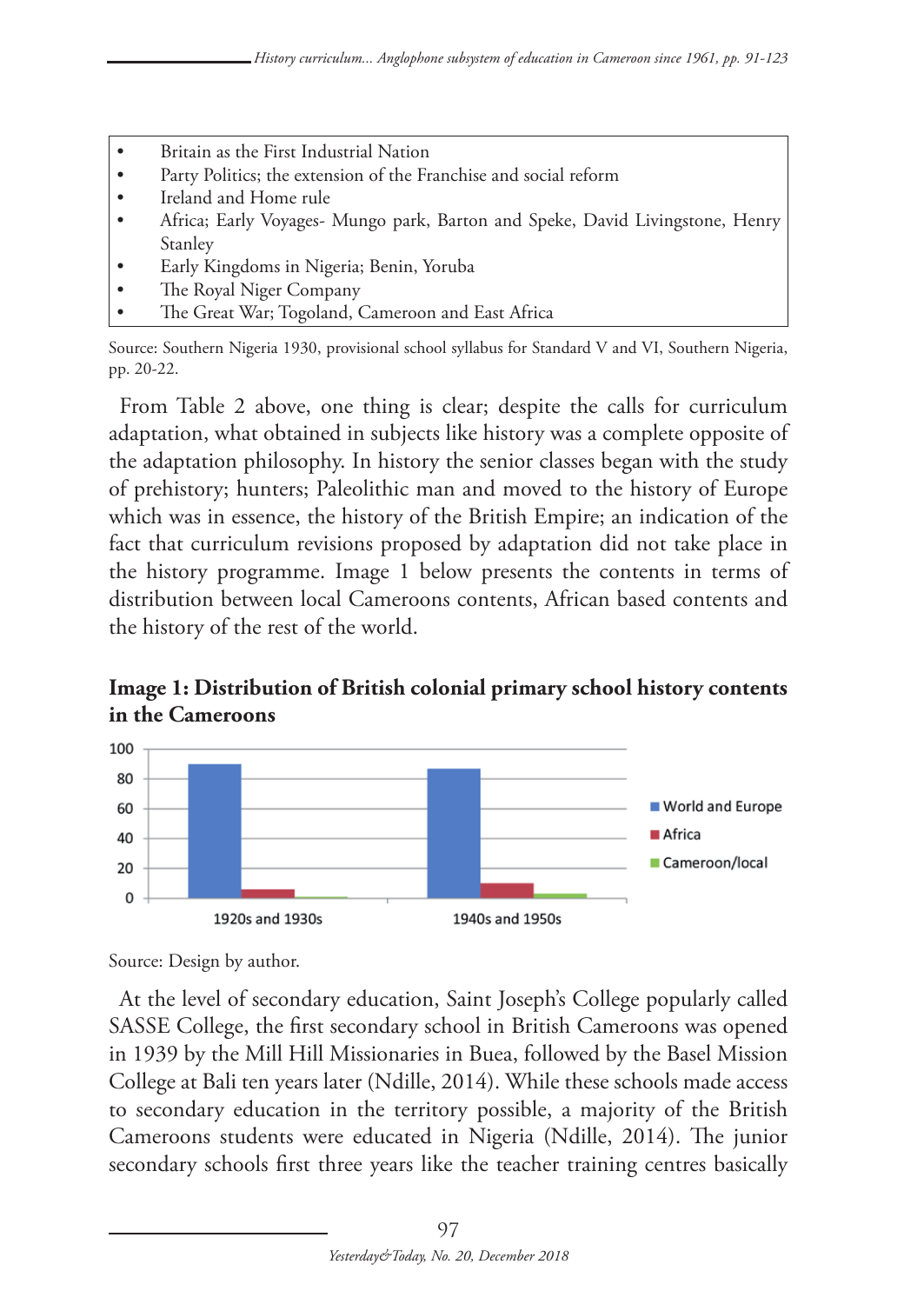used the adapted syllabus of the senior elementary schools presented on Table 2 above (File Sb/c/1933/1 NAB). For the  $4<sup>th</sup>$  and  $5<sup>th</sup>$  years, the curriculum was that prescribed by London Matriculation Overseas School Certificate Examination with emphasis on English both Language and Literature, Mathematics, Science, History and Geography (Nfi, 2014:60).

The London Matriculation -Certificate was replaced in 1957 by the West African School Certificate Examination WASCE but the change did not affect schools contents. The examination syllabus for the end of course examination included English History 1760-1846; English History 1830- 1914; English History 1902-1955; English History 1760-1914; English History 1815-1955; English History 1763-1914; European History 1763- 1914 and European History 1848-1954 (National Archive Buea NAB File Sb/g/1958/1). While students were given a minimal choice regarding the sections they could answer, the point to note here is that there was no history of Africa on the examination syllabus less talk of the history of the Cameroons. Until independence, no major contents revision took place in the schools syllabuses.

The prescription of History curriculum contents in Cameroon also had implications for textbook choice. Text books were and probably are still the most widely used resource for the teaching and learning in most schools (Marsden, 2013:1). That is why curriculum documents often ended with suggested textbooks. For the Cameroons, the prescribed history textbooks included: Wells' *Outline of History*; Van Loon's *History of Mankind*; Marvin's *The Living Past* and Bury's *Political Ideals*. HG Well"s *The Outline of History* Wells, 1920 for example had forty chapters spanning the origins of the earth and ending with the 19<sup>th</sup> Century with colonial Africa as a whole, whose schools used it making up no full chapter. This was probably why it was heavily acclaimed by Arnold Toynbee (Toynbee, 1934) and AJP Taylor who had similar views of Africa not constituting any historical part of the world (Awasom & Bojan, 2009).

Chapter seven and eight of Well's History book dwelled on human origins with focus on the Neanderthals Wells, 1920 as if to give the impression of a European cradle of human kind. Although a critique described some of the chapters as "probably laughable to any expert in the field" (Goodreads, 2018:1), the fact remains that pupils and students in Southern Cameroons were immersed with ideas which, while they gave their counterparts in the metropole a superiority complex, left them with a cloak of inferiority.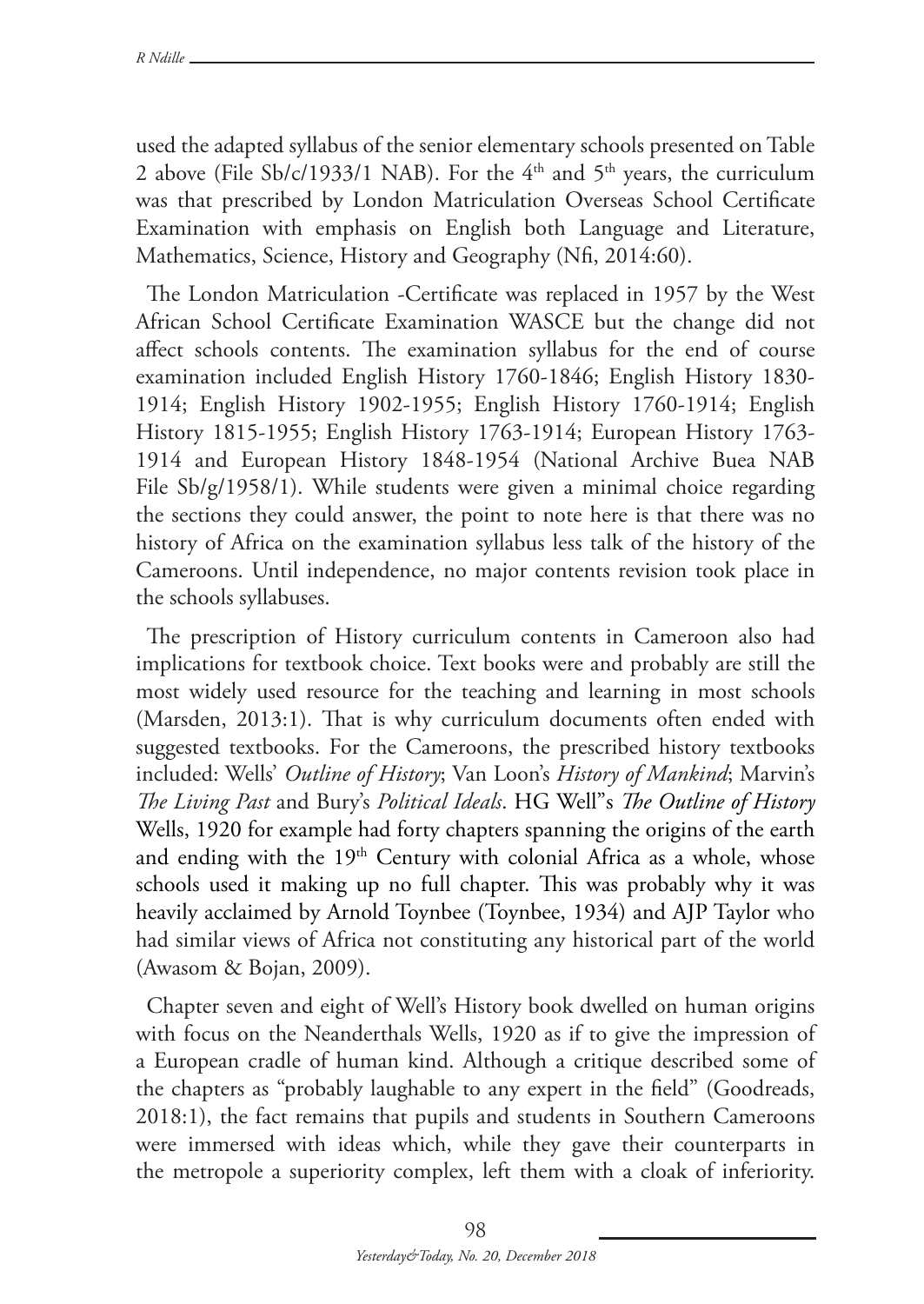According to Johnsen (1993:327-328 in Marsden, 2013) textbooks are about the people who influence the educational culture for which they are written. In this way textbook choice for history in the Southern Cameroons took into consideration those authors who fostered the colonial agenda of Britain.

Summarily, looking at the curriculum and the textbooks, one realises that on paper, colonial policy documents gave the impression that Britain was in favour of teaching the local history of Southern Cameroons (Jesse-Jones, 1925; Colonial Office, 1925) but on ground, that was not the case. Why then did Britain not implement adaptation in the History programme? Supporters of the colonial agenda tacitly push forward the idea of resistance and contestation; that Southern Cameroonians, as part of the British colonial empire requested for European contents in the shaping of what counted as valid knowledge in the History curriculum (Ball, 1983; Whitehead, 2005). Attempts to identify issues of contestation and resistance in the colonial archive of the Southern Cameroons did not yield any fruits.

On the contrary, documentary evidence and testimonies presented in this study demonstrate that the principle of resistance and contestation seem more like attempts at historical revisionism. There are many who have presented evidences to demonstrate a colonial imposition of curriculum in different parts of the empire for the sake of subjugation and assimilation (Kwabena, 2006; London, 2002; Marsden, 2013). In fact as early as 1847, the policy goals of the Education Committee of the Privy Council described the African as primitive in need of British civilisation which in turn required an imperial curriculum. Point two of the 1847 Privy Council text talks pejoratively of the need to "accustom the children of these races to habits of self-control and moral discipline;" the need to diffuse a grammatical knowledge of the English language and history as the most important agent of civilisation (Gwei, 1975:97). Point five of the same text insists that school books and other materials of instruction had to strictly teach the mutual interests of the mother country and impart knowledge and skills to the black races for "domestic and social duties" to the metropole (Gwei, 1975:98).

Such goals were never abandoned and confirms Webster's position that British worldwide expansion in the 18th and 19th centuries were an economic and political phenomenon with a strong social and cultural dimension to it (Webster, 2006:7). That is why the 1930 provisional syllabus booklet for the Southern Cameroons actually specified that "emphasis is to be on knowledge of the British Empire, Europe and the Western World (Southern Nigeria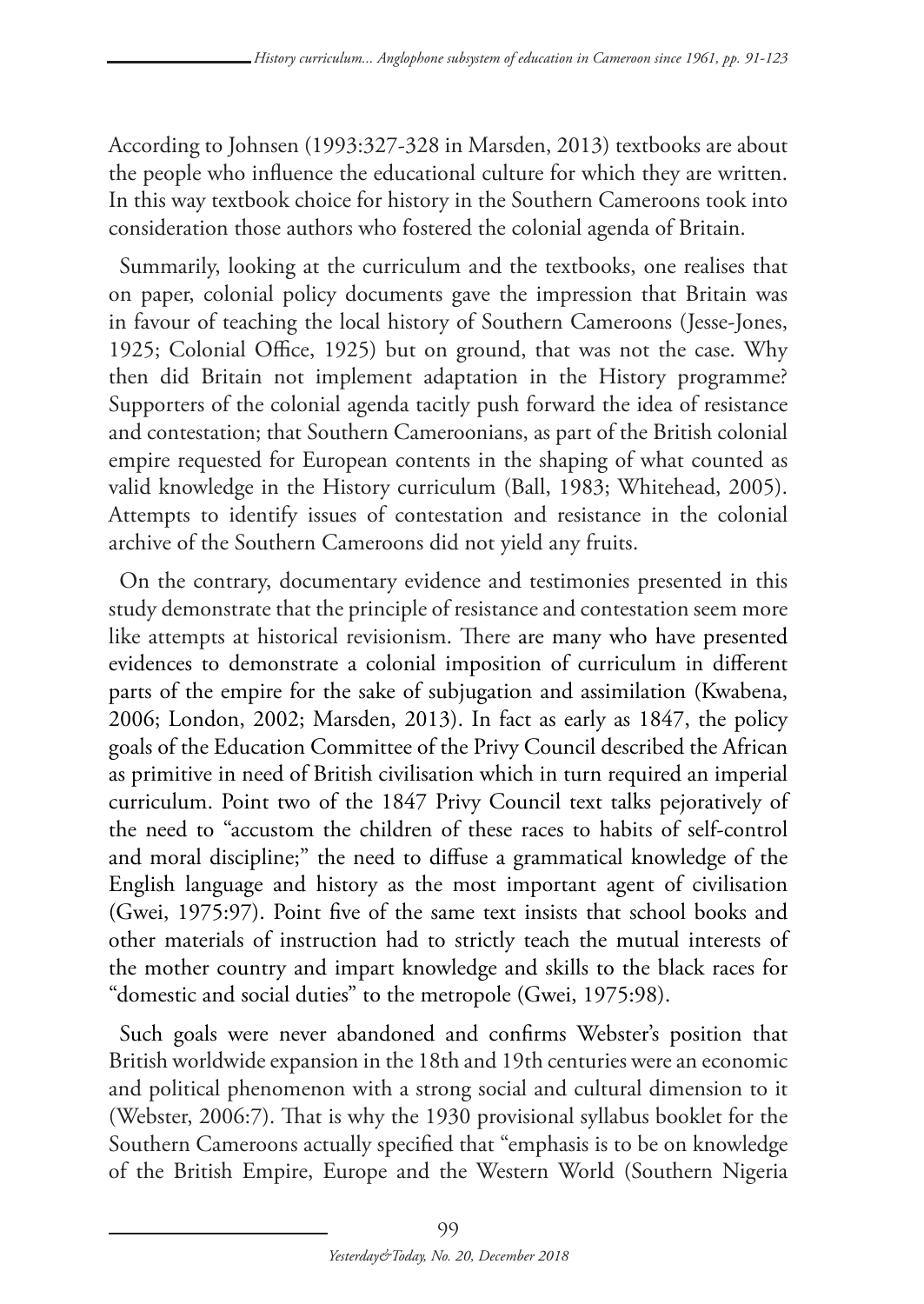Provisional School Syllabus, 1930:2). As late as the 1930s some conservatives in the Colonial Office continued to insist that:

*It was outrageous to go on teaching "monstrous superstitions, false history, false astronomy and false medicine. A break must be made by teaching English language, literature, history, geography culture and values. This is the only way for native territories to enter the modern world by absorbing those British cultural riches and by being assimilated in so far as it was possible to English values* (File Sb/a/1934/2 NAB).

In a syllabus review meeting for Southern Cameroons in 1935, one of the reviewers for history and geography; Mrs Plummer, lamented that she "has never been able to understand why local history is supposed to be taught in the Southern Cameroon." She emphasised that instead of local history, modern topics like the Italian and German unifications and the First World War should be featured on the syllabus (File Sb/a/1934/2 NAB).

These facts put together, counter the resistance and contestation theory and place the colonial history curricula in the Southern Cameroons within the context of colonial imposition. They also indicate that the popularisation of the philosophy of curriculum adaptation was merely a smokescreen behind which Britain hide to perpetuate coloniality of knowledge, and being (Ndlovu-Gatsheni, 2013), colonial imagination (London, 2002) and social control (Aronowitz, 1992; Popkewitz, 2000). According to London:

*Just as the current global world works through a dependence on a global imagination, so did British Empire building engage and depend upon a colonial imagination developed for, and internalized by the local through curriculum and pedagogic practices. Selection of contents for the interest of the colonizer was the main feature that guided the enterprise* (London, 2002:95-96).

Popkewitz (2000) has also argued that, the function of colonial imagination was to fashion colonised people into the seam of a collective narrative and helped them generate conceptions of personhood and identity of Britain as coloniser. This significantly guaranteed social control without the necessity of Britain as the dominant group having to resort to overt mechanisms of domination as in the repressive state apparatus (Aronowitz, 1992). Myers & Myers, (1990) also hold that even if it was not an overt goal to short-change the moral threads of the Africans through the curriculum, the contents of the history lessons which were taught in the colonial school introduced pupils to a new lifestyle which led to the total disregard for local customs and practices and brought about a new generation of Southern Cameroonians who saw themselves as having the mind of Europeans (Freund, 1984). Awasum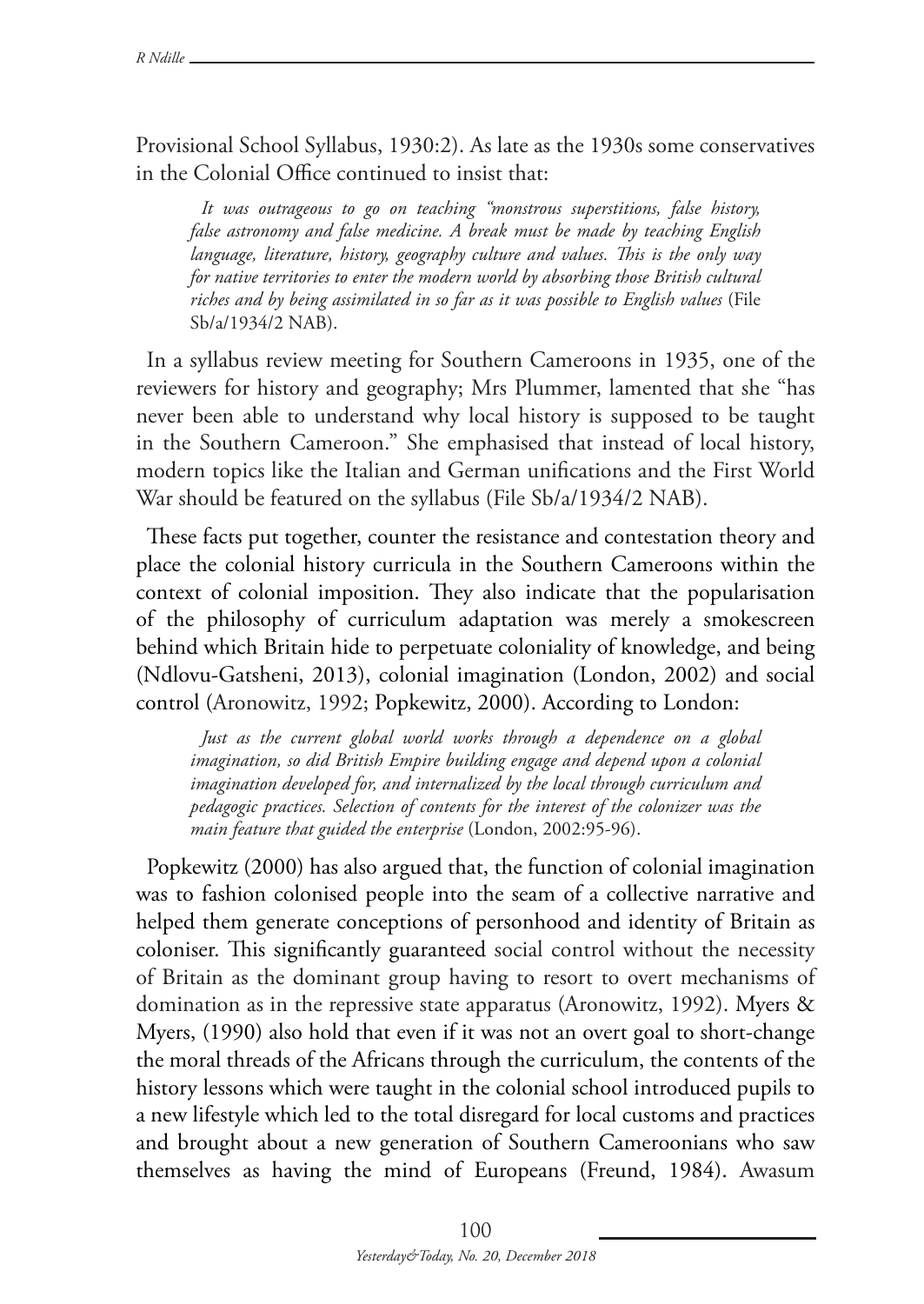(2014:18) attests that "we were constantly referred to as British men and [innocently] this made us proud. To  $Nf_i$  (2014:60) this was a process of "the Anglicisation of the Cameroons".

This policy proved too successful in the Southern Cameroons to the extent that by 1961, when Britain left, knowledge of Cameroon history was trifling and only a negligible number of Southern Cameroonians including most of those in leadership positions had some faint knowledge about the Mandates and Trusteeship systems of colonial administration; about the differences between the British and the French systems of colonial administrations, and the similarities, if any, in the two systems and, above all, about the rights of colonial subjects and the so-called responsibilities of the administering powers. Such issues were expected to feature on the History curriculum of Southern Cameroons as a UN territory, but were never included. Southern Cameroonians were therefore largely ignorant of their own history and geography with the consequence that, almost all studies on the economic viability of the territory by 1961 were undertaken by European anthropologists such as Phillipson, Anderson and Chicks (Ngoh, 2011). Such studies, were only published abroad and were not widely known within the territory. Moreover, the character of the studies was not of the sort which could inspire political consciousness in the Southern Cameroonians. Independence was therefore attained with the people of Southern Cameroons having but a blurred/minimal knowledge of the history of their territory.

## **The transformation of the History curriculum in the Anglophone former Southern Cameroons subsystem of education after independence in 1961**

The independence of Nigeria in October 1960 meant that a decision on the political future of the Trust Territory of the Cameroons which had been administered by Britain as part of their colony of Nigeria had to be made. A plebiscite was organised to this effect on February 11, 1961 with the UN options of the British Cameroons either joining Nigeria or *La Republique du Cameroun* (the French Administered Cameroon) which had got independence on January 1, 1960. In the plebiscite, the British Northern Cameroons voted to join Nigeria while the British Southern Cameroons voted to join *La Republique du Cameroun* and a two state Federal government was established. The British Southern Cameroons became the state of West Cameroon while *La Republic du Cameroun* became the state of East Cameroon. Further state reforms have occurred which affected different levels of education notably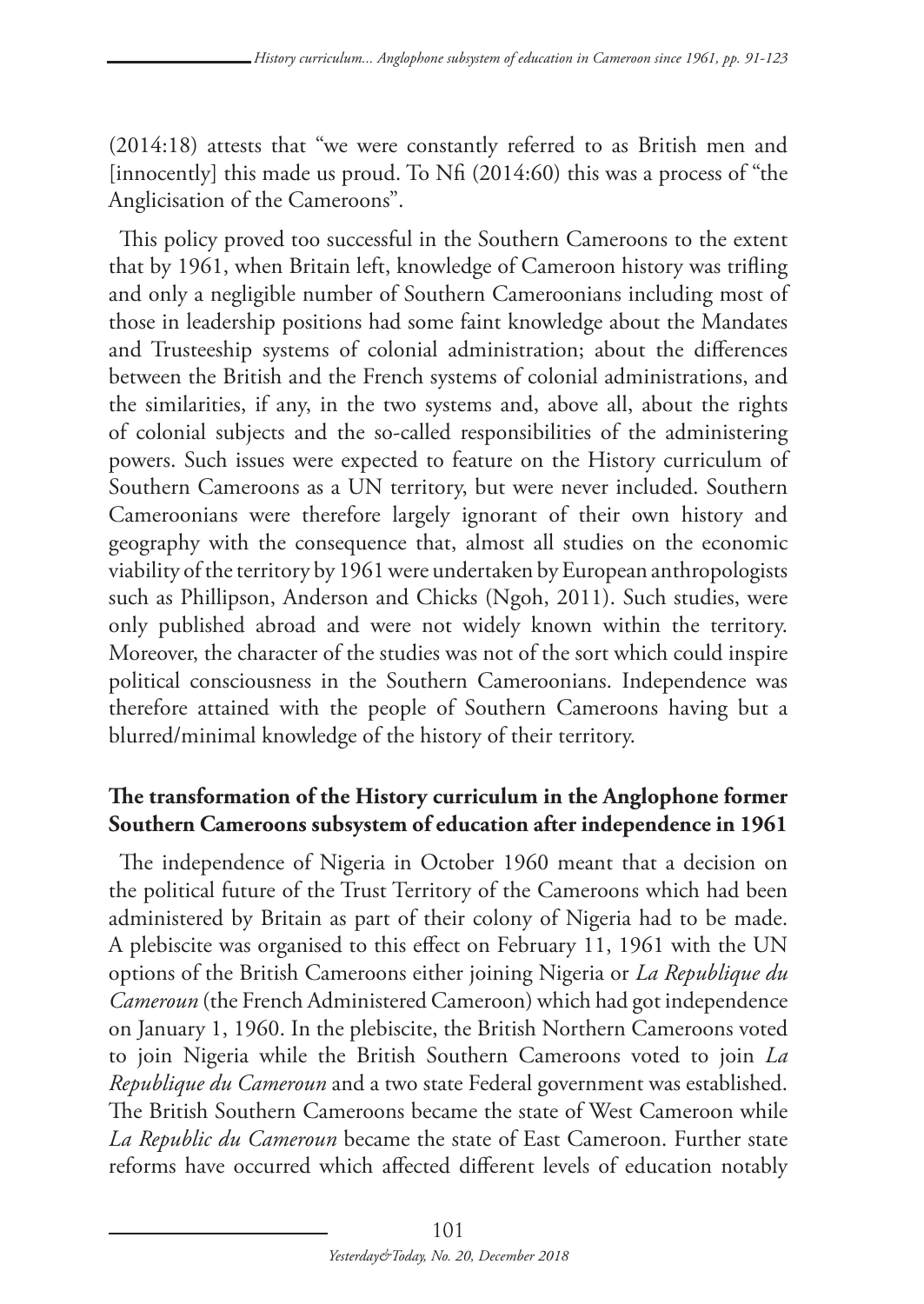in 1972 and 1996 but what is important for us here is that from 1961, state reforms have continued to maintain the bicultural system of government and two subsystems of education based on the British and French colonial heritages; the Anglophone and the Francophone subsystems respectively (Federal Republic of Cameroon, 1961). The discussion on the History curriculum of the various levels of education hereunder relates exclusively to the Anglophone subsystem of education within the context of continuity and change in the erstwhile British Southern Cameroons discussed above.

### *The transformation of the primary school curriculum since independence in 1961*

As far as primary education was concerned, the 1961 Federal Constitution provided that primary education was the prerogative of the state governments, while secondary education was placed under the Federal government. On June 19, 1963, the federal government passed Law No. 63/DF/13 of 19/06/63 aimed at structurally harmonising education of the two sectors (Ndille, 2015). The state governments also passed laws regulating primary education in the two states. Regarding primary education, the West Cameroon government passed the West Cameroon Education Ordinance in 1963. The ordinance proposed the revision of the inherited colonial primary school curriculum which they agreed was not linked to the basic realties of independent Cameroon (West Cameroon, 1963). With minimal revision in 1968, the curriculum was in use in the English speaking subsystem of education until 2001. The content is presented on Table 3 below.

| <b>Class five</b>                                                              |
|--------------------------------------------------------------------------------|
| The study of pupils parents, origins, tribes, migrations etc                   |
| The past and present great men of the locality stories, legends                |
| The Early man; His way of life, his housing, clothing and food, his family     |
| The beginning of civilization; The herdsman and shepherd, the domestication of |
| animals/agriculture                                                            |
| Division of historic time into generations, centuries and eras                 |
| The Egyptian civilization                                                      |
| The Babylonian Civilization                                                    |
| The Great Discoveries; Hieroglyphics, cuneiform, papyrus etc                   |
| Hammurabi and the code of laws                                                 |
| The discovery and use of metal                                                 |
| How men learned to make ships and sail on rivers Nile/Tigris/ Euphrates        |
|                                                                                |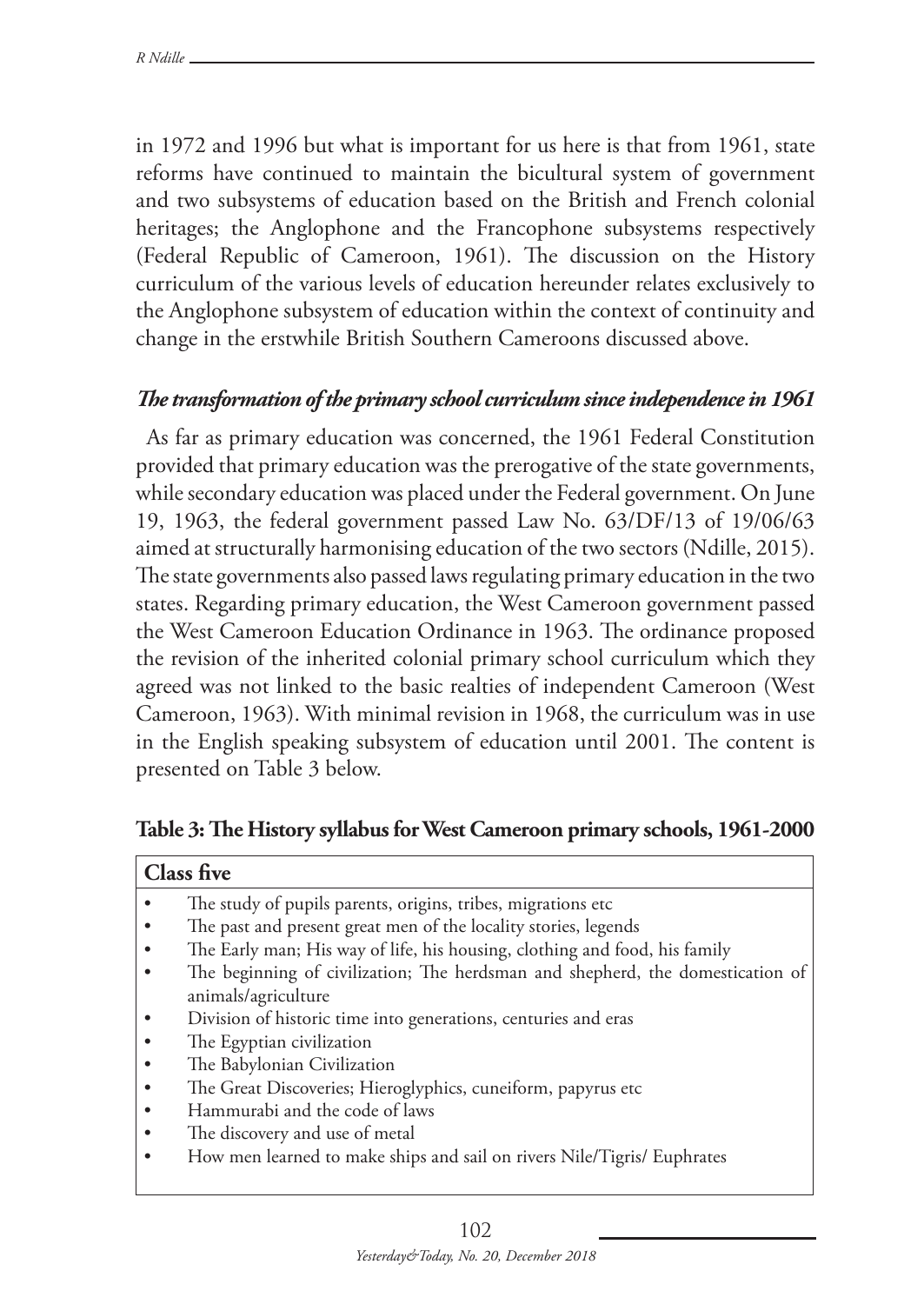- Trade by barter/advent of money
- The Geek Civilization; Sparta/Athens
- The Peloponnesian wars etc
- Prominent men in Ancient Greece

#### The Roman Empire

#### **Class Six**

- The Great Religions; Judaism
- The Great Religions; Christianity
- St. Augustine, Pope Gregory
- The Barbarian Invasion of the Rome
- The Dark Ages
- The Great Religions; Islam
- The spread of Islam from Arabia
- The battle of Tours in France
- European Recovery From the Dark ages; the monks, Charlemagne, papal powers
- The Middle Ages; St. Francis of Assisi, St Joan of Arc
- The Crusades to the Holy land; King Richard the Lion Heart and Saladin
- The Protestant Reformation; Calvin, Hus, Zwingli, Luther
- The Counter Reformation; St Francis Xavier, St. Ignatius Loyola
- The Voyages of Discovery; Henry the Navigator, Columbus, Da Gama, Diaz, Magellan, Francis Drake
- The fall of Constantinople to Turks
- The Renaissance arts, literature, science

The discovery and spread of printing- John Gutenberg, Caxton etc

#### **Class Seven**

- Legitimate trade in  $19<sup>th</sup>$  C West Africa
- • Slave Trade; causes, courses/effects
- America; Life on the American plantations, Civil War, abolition acts
- Abolition of Slave trade; Wilberforce, Lincoln, Sharp and effects of
- Industrial Rev/legitimate trade
- The Age of exploration in Africa, Mungo Park, Clapperton, The Lander Brothers, Barth, Stanley, Livingstone
- The introduction of Christianity in Cameroon; Baptist, Basel, Catholic
- $19<sup>th</sup>$  C. Life on the coast of Cameroon
- The Scramble for Africa and German annexation/admin of Cameroon
- Cameroon from mandate to WWII
- Local Gov. and Federalism in Cam
- Division of History into time
- The age of antiquity; Egypt, Babylon, Persia, Carthage, Greece, Rome
- The movement of people from Asia into Africa Semites/Arabs/ Berbers
- Europe; middle ages /the crusades
- Empires of Western Sudan
- Great; Inventions; Printing, Navigation, Manufacturing/building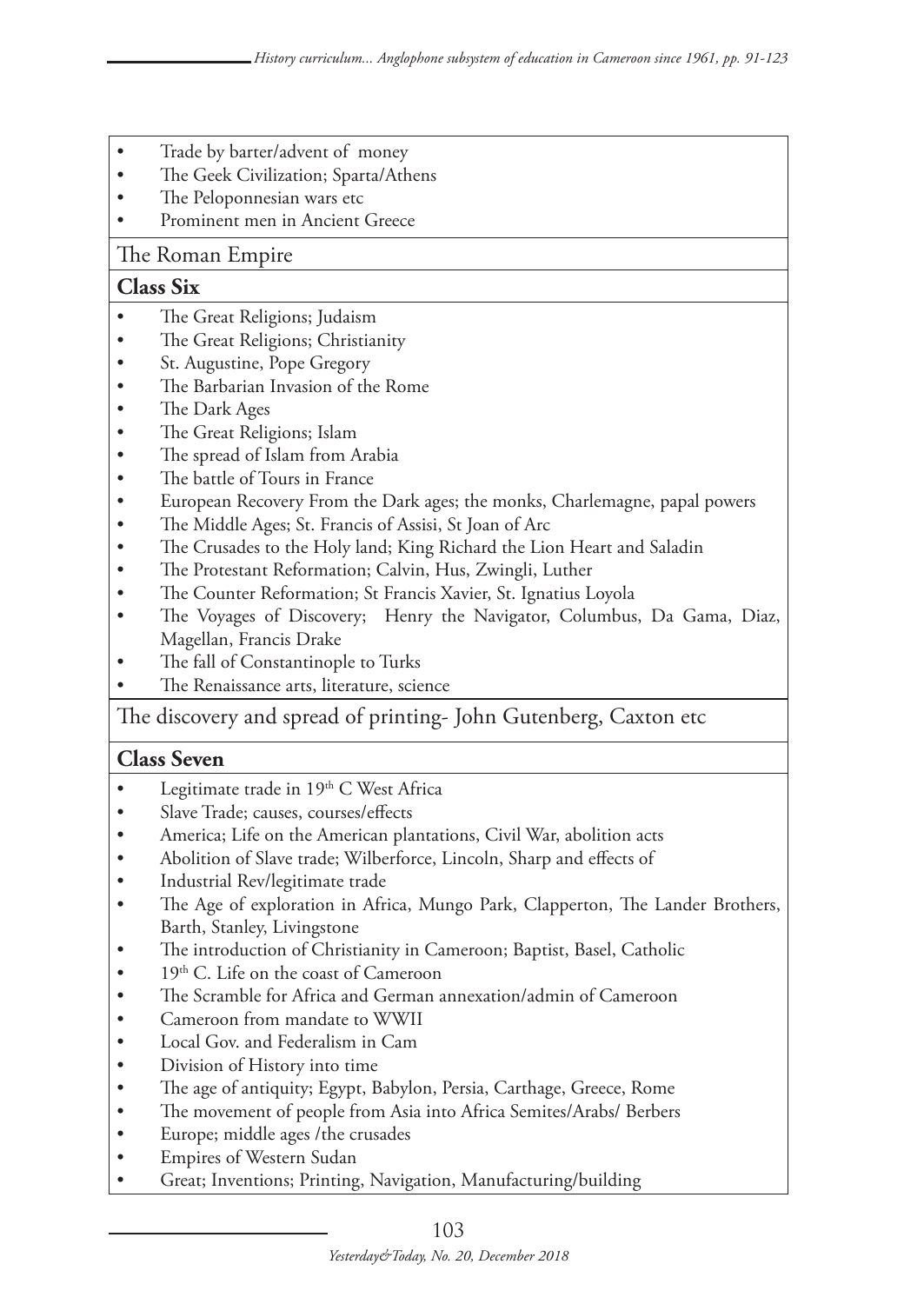- The French Rev and King Louis XIV
- The American Revolution<br>• The Fulani of North Came
- The Fulani of North Cameroon<br>• The Fang Migration from Gabo
- The Fang Migration from Gabon
- Independent African states and the World today; UNO, Great Powers, Space exploration etc

**S**ource: Compiled from File 8142 PCCAI; File 864 PCCAI; File 236 PCCAI; File sb/a/cm218 NAB.

Compared to the colonial curriculum, there was not much of a change in the contents of the 1963 curriculum. Since the minor revisions of 1968, much of what was thought in the Anglophone schools between 1961 and the year 2001 reflected what went on in colonial British Cameroons despite their claims for revision. A British technical adviser even confessed that:

*In the UK, we are abandoning the attempt to give a synoptic view of world history and are finding it more profitable to allow teachers to select a few significant local history topics and allow the classes to study them thoroughly. It seems unrealistic to try to cover the whole field of history. My suggestions are that primary schools should concentrate entirely on local history, Cameroon History, citizenship and a few aspects of African and world history which have affected Cameroon* (File 1842 PCCCAL).

Appeals for the development of a truly Cameroonian history syllabus did not end up in any concrete product. Teachers were expected to critically study the syllabus, propose what was to be eliminated and suggest what was to be included in the curriculum. This was in view of the annual summer history schools which held in the 1960s and 1970s at the Government Teacher Training College Kumba every August (File Sb/a/1979/11 NAB). HR Merkel who had a PhD in history and was serving as History tutor at the Cameroon Protestant College Bali made a proposal to write a History textbook for Cameroon history. Teachers of history in the entire territory were called upon to write the history of their localities so that a harmonised book of that nature would become the springboard for the teaching of Cameroon history. Such efforts were not successful (File 1842 PCCCAL). Education continued to be detached from the society which it was expected to serve and the history subject matter continued to reflect to a great extent, the one adopted by British colonial administration in the 1940s and 1950s.

It must also be mentioned that in 1974, the government had created a centre for curriculum and pedagogic research in Buea called *The Centre for Rurally Applied Pedagogy* whose mission was to adapt school contents to local Cameroonian realities (IPAR, 1977). The curriculum revisions suggested by the centre actually put emphasis on local history and culture but by the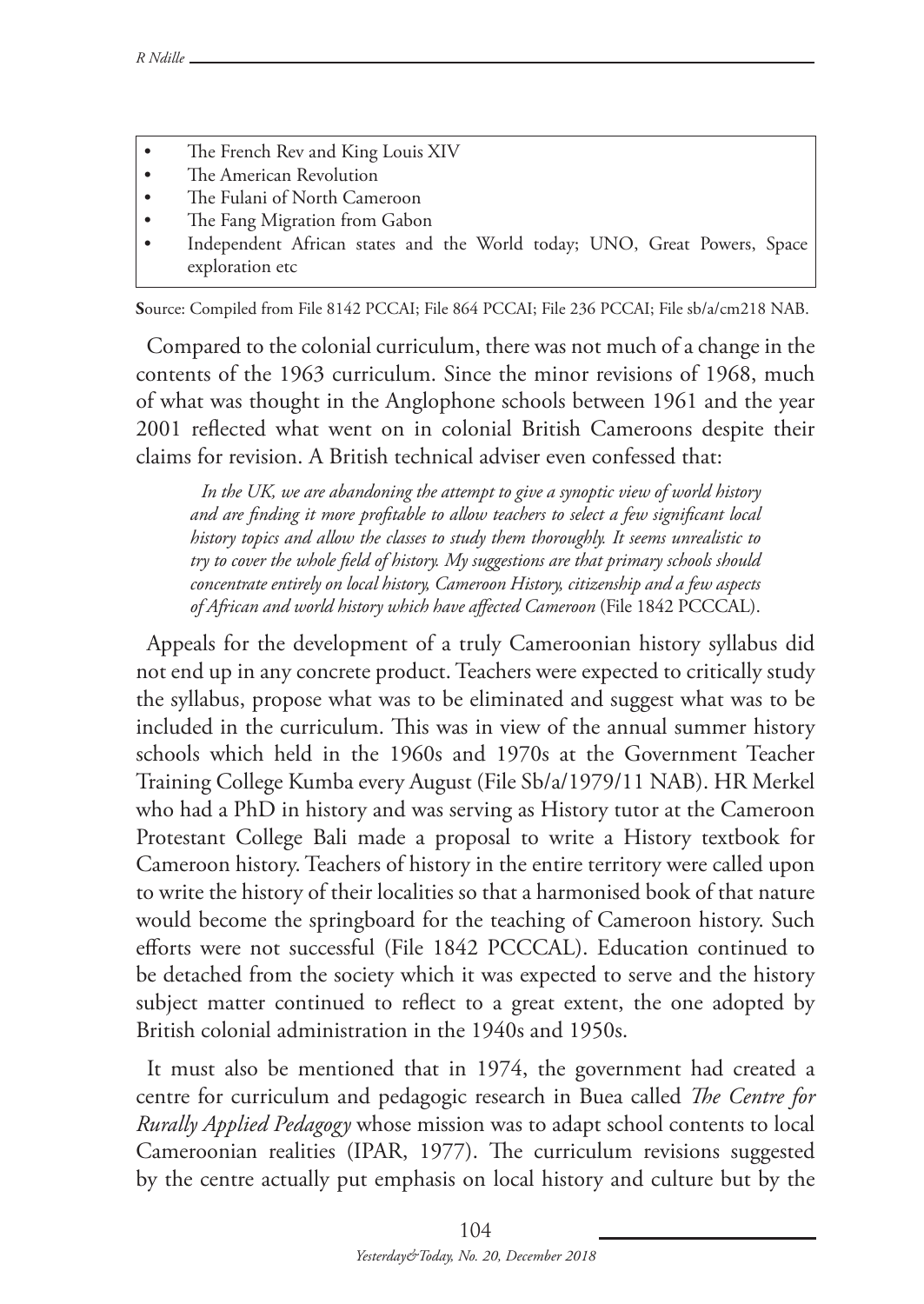early eighties, less than ten years of its existence, the centre had closed with little of its work having been implemented (Tosam, 1988; Ndille, 2015). So far, curriculum transformation had been carried out by the ministerial departments and by the specialised research centre but none of these seem to have succeeded in implementing a local contents curriculum. The third approach was to call a national education forum in 1995.

From May 22 to 27, 1995 educational stakeholders from all corners of the country assembled in Yaoundé to deliberate on matters relating to the education of the Cameroonian children. Some of the reasons for holding the forum included; the lack of a proper educational policy; the neglect of local and national cultural values; the failure of previous readjustments to consider national realities; the need to consider the socio-political changes that the country had undergone; and the failure of education to attribute a high value to local cultures and heritage (Ministry of National Education, 1994). The political objectives of the conference stressed amongst other things "the adoption of a truly Cameroonian educational system which will value national realities and instil in the learners a …love for the fatherland…and define the place of national culture and heritage in the educational system" (Ministry of National Education, 1995:3).

Law No. 98/004 of 14 April 1998 arising from the recommendations of the 1995 forum to *Lay Down Guidelines for Education in Cameroon* proclaimed in section 4 that the general purpose of education in Cameroon "shall be to train children who are firmly rooted in their culture…for their smooth integration into society …" (Republic of Cameroon, 1998:n.p.). These goals were reemphasised in objectives I, II, V and VIII of a total of nine objectives and in one way or another, relate to the teaching of national history. In respect to the law, the "*National Syllabus for English Speaking Primary Schools in Cameroon* was published in 2001 (Republic of Cameroon, 2001). Although some Cameroon history topics were included in the new curriculum, a close look at the content of the history syllabus in this document shows a relative indifference to the cries of those who wanted the study of history in Cameroon schools to be dominated by local and national history. Of the 30 topics that feature in the three years of history teaching in elementary schools, nine are allocated to Cameroon history (Mostly repetitions of the same contents in the succeeding classes), less than six to the history of Africans in Africa and over fifteen to European history and European activities around the world. Comparatively what the English-speaking Cameroonian child studies in school about his/her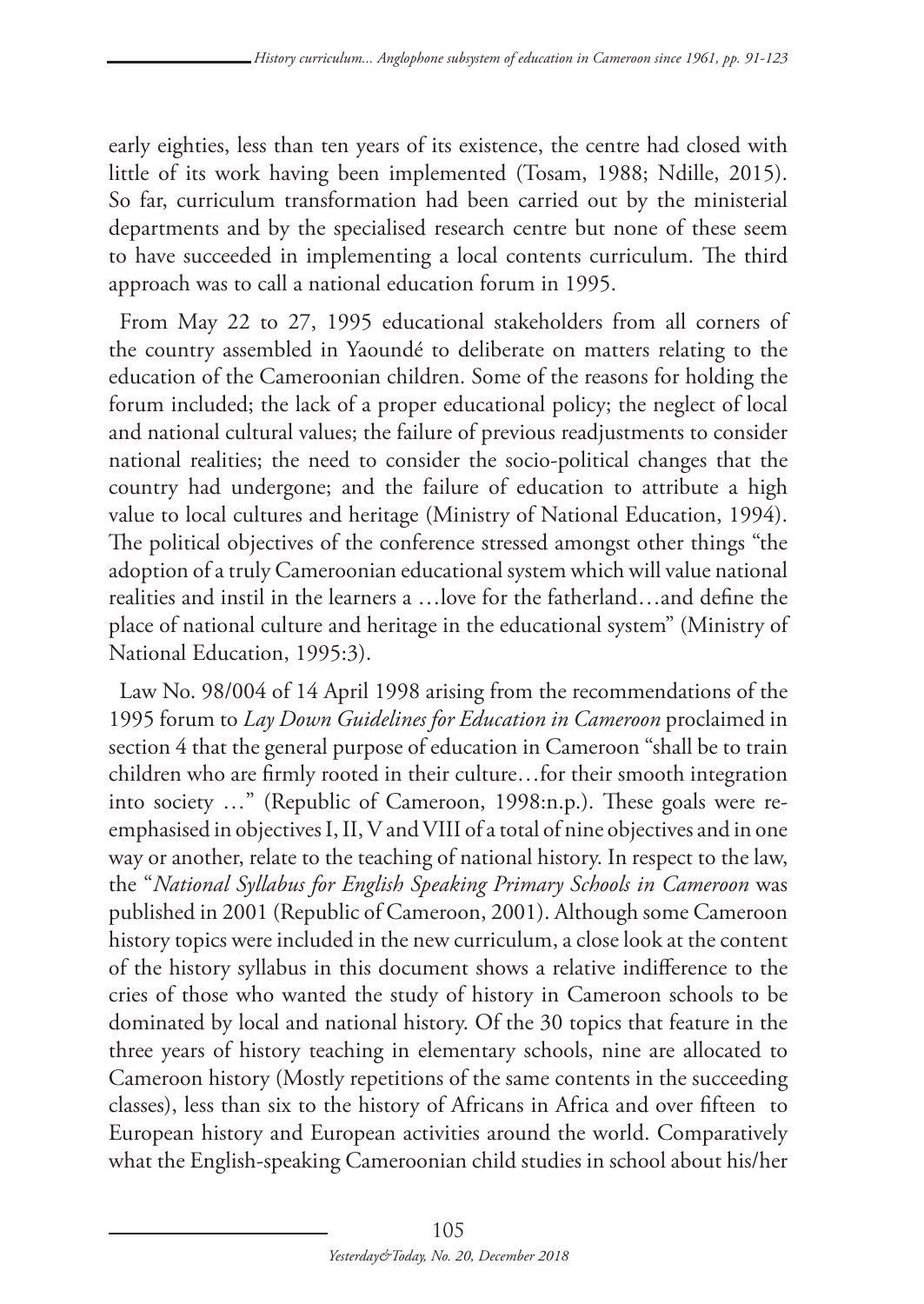own society vis-a-vis his French Cameroonian counterpart is not up to 05% of the entire Cameroon history on the syllabus.

|                | Topics Classes 4, 5 and 6                                        |  |  |
|----------------|------------------------------------------------------------------|--|--|
| $\mathbf{1}$   | Definition of the notion of history including types and purposes |  |  |
| $\overline{2}$ | The History of the locality                                      |  |  |
| $\mathfrak{Z}$ | The early man                                                    |  |  |
| $\overline{4}$ | Migrations within tribal and ethnic groups                       |  |  |
| 5              | European expeditions to Africa and contact with Cameroon         |  |  |
| 6              | The German Occupation of Cameroon                                |  |  |
| 7              | The First World War                                              |  |  |
| 8              | The Mandate Period in Cameroon                                   |  |  |
| 9              | Africa; the Cradle of Civilization                               |  |  |
| 10             | The Sao Civilization                                             |  |  |
| 11             | Slavery and Slave Trade                                          |  |  |
| 12             | Empires of Western Sudan Ghana, Mali, Songhai, Kanem Bornu       |  |  |
| 13             | Islam                                                            |  |  |
| 14             | The Second World War                                             |  |  |
| 15             | The Political Evolution of Cameroon 1956-1999                    |  |  |
| 16             | The important figures in the History of Cameroon 1956-1999       |  |  |
| 17             | The Roman Civilization                                           |  |  |
| 18             | The Greek civilization                                           |  |  |
| 19             | The Persians, the Arabs                                          |  |  |
| 20             | The African Empires of the Middle Ages Congo, Zimbabwe, etc      |  |  |
| 21             | The Dark Ages                                                    |  |  |
| 22             | Feudalism                                                        |  |  |
| 23             | The Renaissance                                                  |  |  |
| 24             | The Reformation                                                  |  |  |
| 25             | The Great Inventors and their inventions                         |  |  |
| 26             | The Great Discoveries                                            |  |  |
| 27             | The Industrial Revolution                                        |  |  |
| 28             | The Europeans in Africa                                          |  |  |
| 29             | The European Partition of Africa                                 |  |  |

**Table 4: The History syllabus for English primary schools in Cameroon since 2001**

Source: Compiled from Republic of Cameroon, 2001: The English-Speaking syllabuses.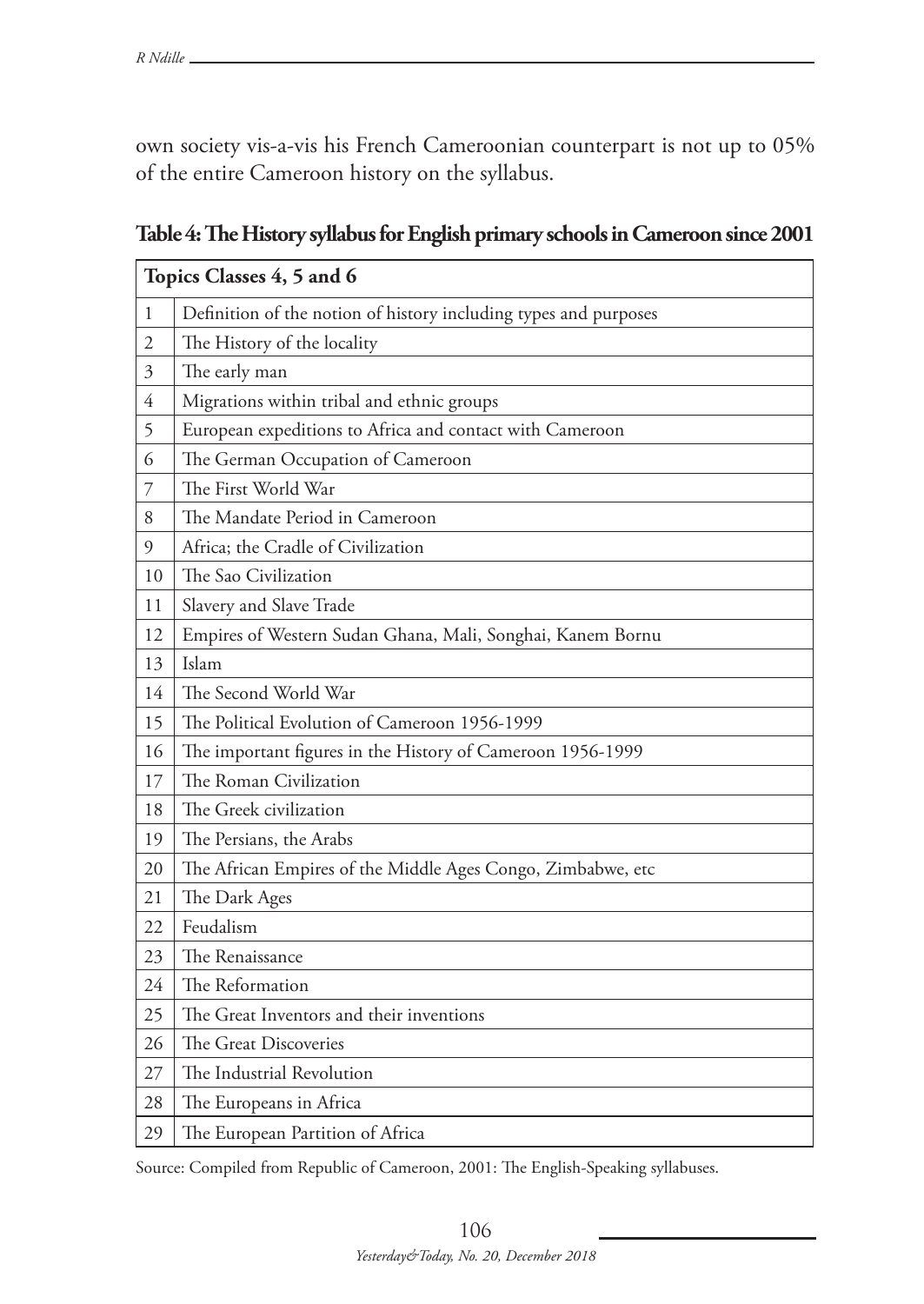It would be interesting to know what some European nations offer as elementary history content to ascertain whether it concerns itself so much about Africa as much as the Cameroon Educational system does about other continents. The German elementary school history syllabus published in two volumes (Connelson, 2000) contains a total of ten topics. These include; The American Revolution, the Industrial revolution, Imperialism, time line, German nationalism and the First World War, the Weimer Republic, Selected events of the Second World War, Germany and the World after 1945, and major events of the 20<sup>th</sup> Century. Even in topics dealing with issues out of Germany, the focus of the content is on the role of Germany in the events. According to Connelson's curriculum, apart from issues of imperialism, nothing else is mentioned or studied in the German elementary history class about Africa. The American Social Studies Curriculum is not entirely dissimilar to that of Germany in terms of emphasising national history (Hjelden, 2004).

## *The History curriculum of Anglophone secondary schools since 1961*

A close examination of the history content at the secondary school level in Cameroon demonstrates the same orientation to that obtained at the elementary level. Before 1993 when the Cameroon General Certificate of Education GCE Board was created, the GCE examination in syllabus B at the Ordinary Level and C at the Advanced Level was entirely on European History. Cameroon history was completely absent from that curriculum in those syllabuses (Ministry of Education, 1992). Of the more than 32 topics that constituted the tested curriculum of World Affairs Syllabus C at the GCE ordinary level and Syllabus D at the advanced level, only two questions represented the study of Cameroon history (Ministry of Education, 1992). This syllabus was broken down into the following sections; Africa and the Middle East, India and Pakistan, Europe and The USSR, China and Japan, USA, America and the Caribbean. The two questions on Cameroon history featured in the Africa and the Middle East section.

| <b>Syllabus B</b>         | Syllabus C                                                                                           |
|---------------------------|------------------------------------------------------------------------------------------------------|
| English History 1760-1846 | Section A: Asia, including Japan, China, the Indian<br>subcontinent, South East Asia and Australasia |
| English History 1830-1914 | Section B: Africa and the Middle east                                                                |
| English History 1902-1955 | Section C: The USSR and Eastern Europe                                                               |

**Table 5: Content of the GCE ordinary level syllabuses prior to 1993**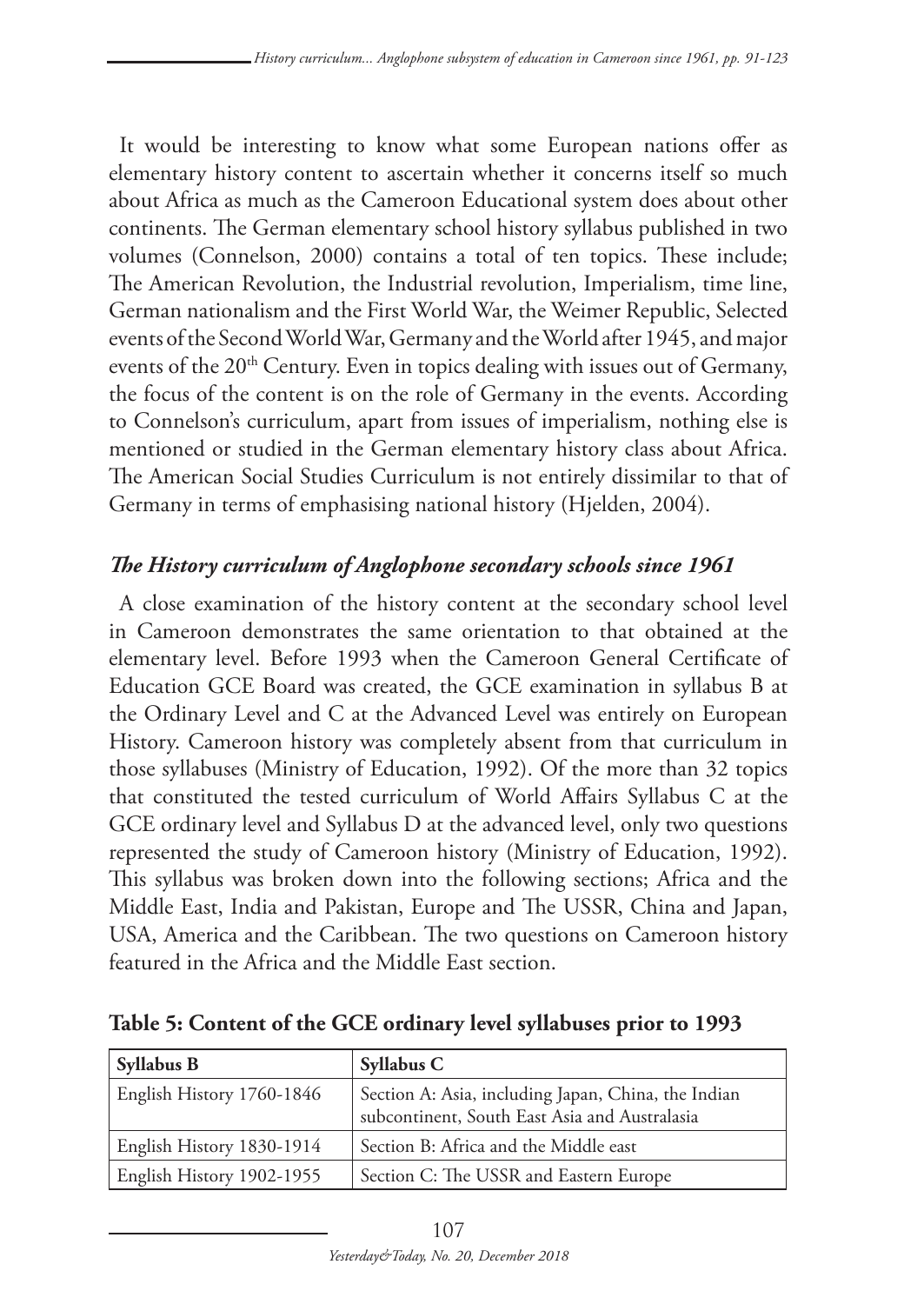| English History 1760-1914  | Section D: The USA and the Americas                                                                                      |
|----------------------------|--------------------------------------------------------------------------------------------------------------------------|
| English History 1815-1955  | Section E: Western Europe, including Britain                                                                             |
| European History 1763-1914 | Section F: General, International Relations, Institutions<br>and Developments, Underdevelopment, technology, arts<br>etc |
| European History 1848-1954 |                                                                                                                          |

Source: Compiled from Ministry of National Education: Question Paper for the 1992 GCE Session.

## **Table 6: Content of syllabus C and D of the Advanced Level GCE prior to 1993**

| Paper One Syllabus C                       | Paper One: International Problems since<br>1931 Syllabus D  |
|--------------------------------------------|-------------------------------------------------------------|
| Outlines of English History 450-1066       | The failure of collective security in the 1930              |
| Outlines of English History 1066-1399      | The causes of the Second World War in 1939                  |
| Outlines of English History 1399-16003     | The collapse of Europe 1939-1941                            |
| Outlines of English History 1603-1760      | International relations in the Pacific 1931-<br>1941        |
| Outlines of English History 1760-1865      | War and Diplomacy 1941-1945                                 |
| Outlines of English History 1865-1955      | The United nations Organization                             |
| Paper Two                                  | The Cold War in Europe and elsewhere                        |
| Outlines of European History 800-1250      | The USA, the USSR and China as world<br>powers              |
| Outlines of European History 1250-<br>1450 | The decline of European Imperialism                         |
| Outlines of European History 1450-<br>1648 | International, social and economic problems                 |
| Outlines of European History 1648-<br>1763 | Plural societies; race relations; development<br>and aid;   |
| Outlines of European History 1763-<br>1870 | Population; pollution; liberty and order                    |
| Outlines of European History 1870-<br>1954 | Paper two: The world since 1945                             |
|                                            | Section A: Europe; The USSR                                 |
|                                            | Section B: Africa, the Middle, India and<br>Pakistan        |
|                                            | Section C: China, Japan, South East Asia and<br>Australasia |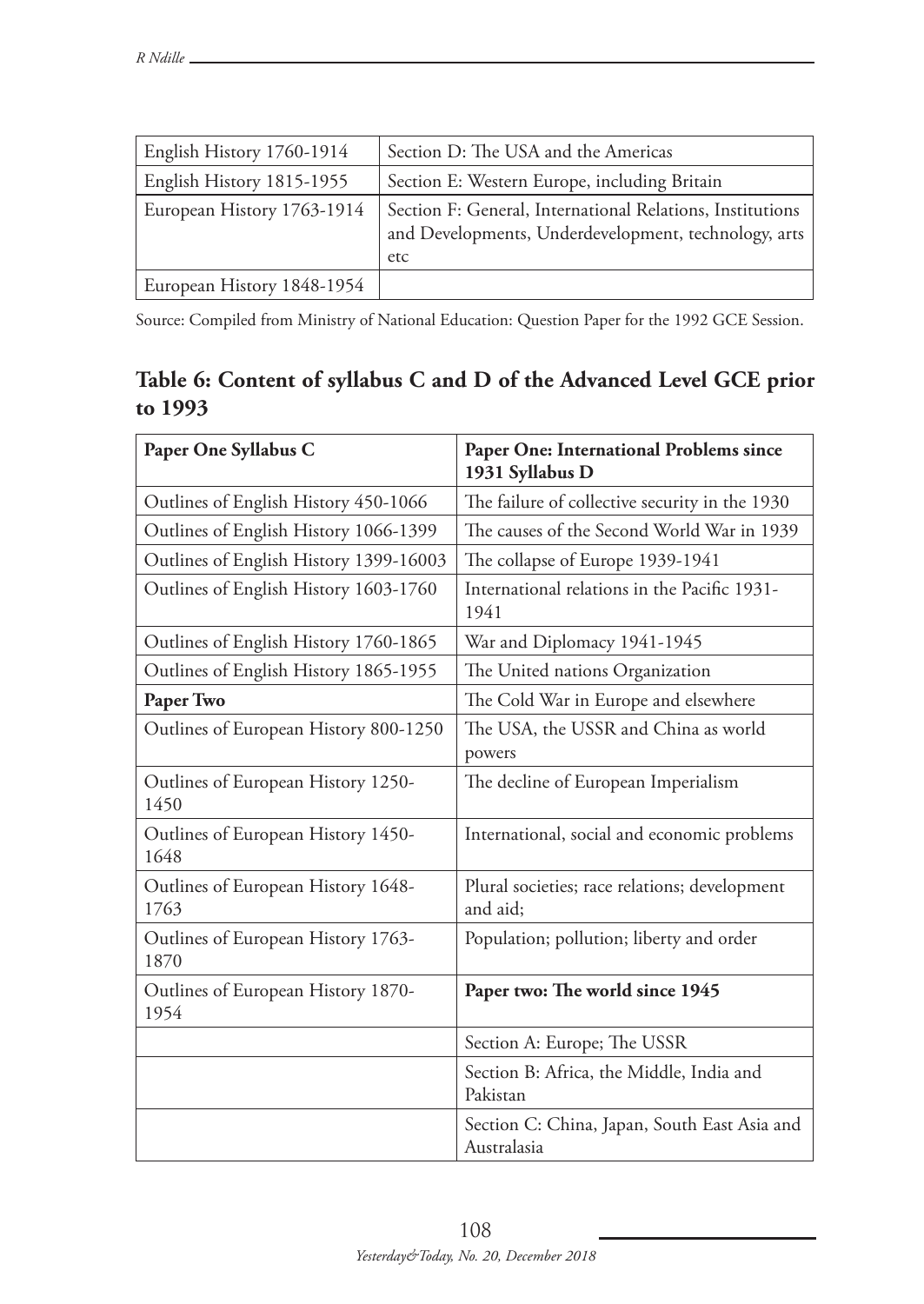| Section D: the Americas including the<br>Caribbean |
|----------------------------------------------------|
|----------------------------------------------------|

Source: Compiled from Ministry of National Education: Question Paper for the 1992 GCE Session.



**Image 2: Structure of History content between 1964 and 1997**

With the creation of the Cameroon GCE Board in 1993, the history programme of the senior secondary classes were redesigned to suit the new examination syllabus that the Board suggested. These programmes took effect in 1997. At both the Ordinary and Advanced levels, the two syllabuses mentioned above were abolished and a single curriculum was adopted. The new structure included Cameroon History since 1800, African History since 1800 and World History since 1848. This is what is in use today. Cameroon history carries 40% of the examination marks while Africa and World History carry 30% each. Despite this allocation, in terms of topics to be treated, world history still takes an undue toll on the teaching and learning of history (Cameroon GCE Board, 1997; Nteh, 2018). A manual count of the topics showed that the programme was still heavily loaded with World History.

Source: Design by author.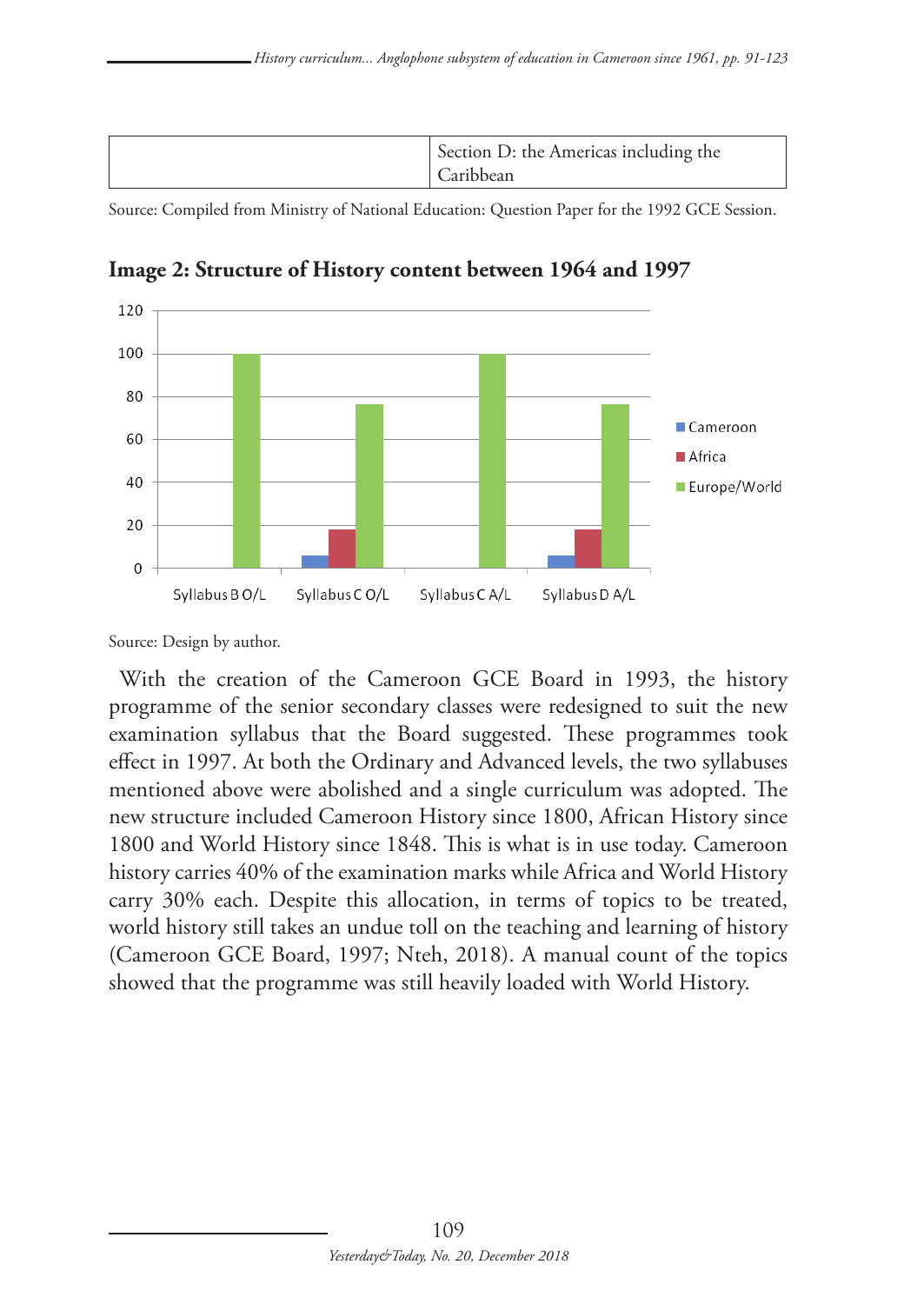

**Image 3: Distribution of History content in the 1997 syllabus by count of topics**

Source: Design by author.

For the early secondary school classes, in Form One the first year of secondary schools in Cameroon, historical content includes, an introduction to history, history of ancient civilisations and nothing about Cameroon. In Form two the second year, emphasis is on Islam, African ancient empires and then moves on to the history of Europe in the Middle Ages, Ancient China and Japan and the Americas. Again, there is nothing about Cameroon (SWAHT, 1998). As from the third year, the orientation is towards the GCE and those who intend to take the subject at the GCE now begin studying the GCE syllabus presented above.

|      | <b>CONTENT/DISTRIBUTION</b>                                                                                       |
|------|-------------------------------------------------------------------------------------------------------------------|
| Week | <b>FORM ONE</b>                                                                                                   |
| 01   | What is history? aims of history                                                                                  |
| 02   | Sources of history                                                                                                |
| 03   | Time in history How time is reckoned; days, weeks, months years, decade,<br>generations, centuries, ages, periods |
| 04   | How the world is formed; scientific and biblical accounts                                                         |
| 05   | Stages in the physical development of the Early man                                                               |
|      | The Early man and his activities, the stone ages                                                                  |
| 06   | Mesopotamia                                                                                                       |
| 07   | The achievements of Sumerians, Babylonians, Assyrians, Chaldeans                                                  |

**Table 7: Summary of the junior secondary school History syllabus**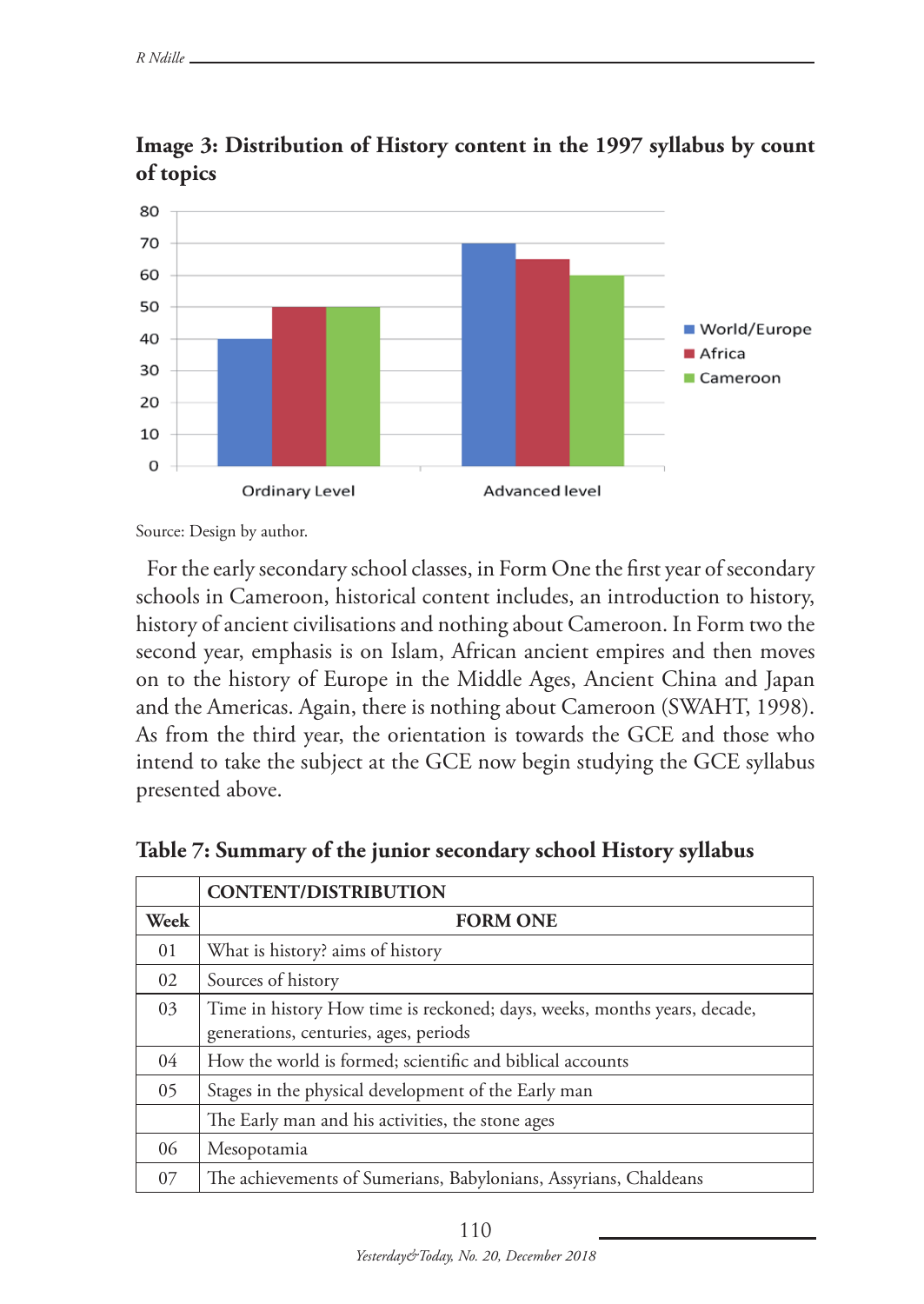| 08             | Egyptian civilization; the formation of two kingdoms and unification      |
|----------------|---------------------------------------------------------------------------|
| 09             | Achievements of the Egyptian civilization                                 |
| 10             | Hebrews; early history to Abraham to Captivity                            |
| 11             | Crete: the Civilization of Crete                                          |
| 12             | The Greeks; Legends, Rise of city states, Greek civilization              |
| 13             | The Persian Empire, the Persian Wars                                      |
| 14             | The Roman Empire; Beginning, Punic Wars, Roman Civilization, Fall of Rome |
| 15             | India; Ancient Empires; achievements, religion, arts, government etc      |
| 16             | China; the rise of the Chinese Empire; Chinese civilization               |
| 17             | The wonders of the ancient world                                          |
|                | <b>FORM TWO</b>                                                           |
| 01             | Islam                                                                     |
| 02             | The rise and spread of Islam                                              |
| 03             | The Empires of Western Sudan                                              |
| 0 <sub>4</sub> | Ancient Ghana                                                             |
| 05             | Mali                                                                      |
| 06             | Songhai                                                                   |
| 07             | Europe in the Middle Ages                                                 |
| 08             | The Dark Ages and the Babarian Invasion                                   |
| 09             | Feudalism                                                                 |
| 10             | The Crusades                                                              |
| 11             | The age of Explorations Europe conquers the World                         |
| 12             | The Voyages of Discovery                                                  |
| 13             | The Great Inventions                                                      |
| 14             | The Renaissance                                                           |
| 15             | The Reformation and Counter Reformation                                   |
| 16             | The age of Enlightenment                                                  |
| 17             | The Age of Imperialism                                                    |

Source: Compiled from SWAHT, Draft Schemes of Work for Junior Secondary Schools, 1998.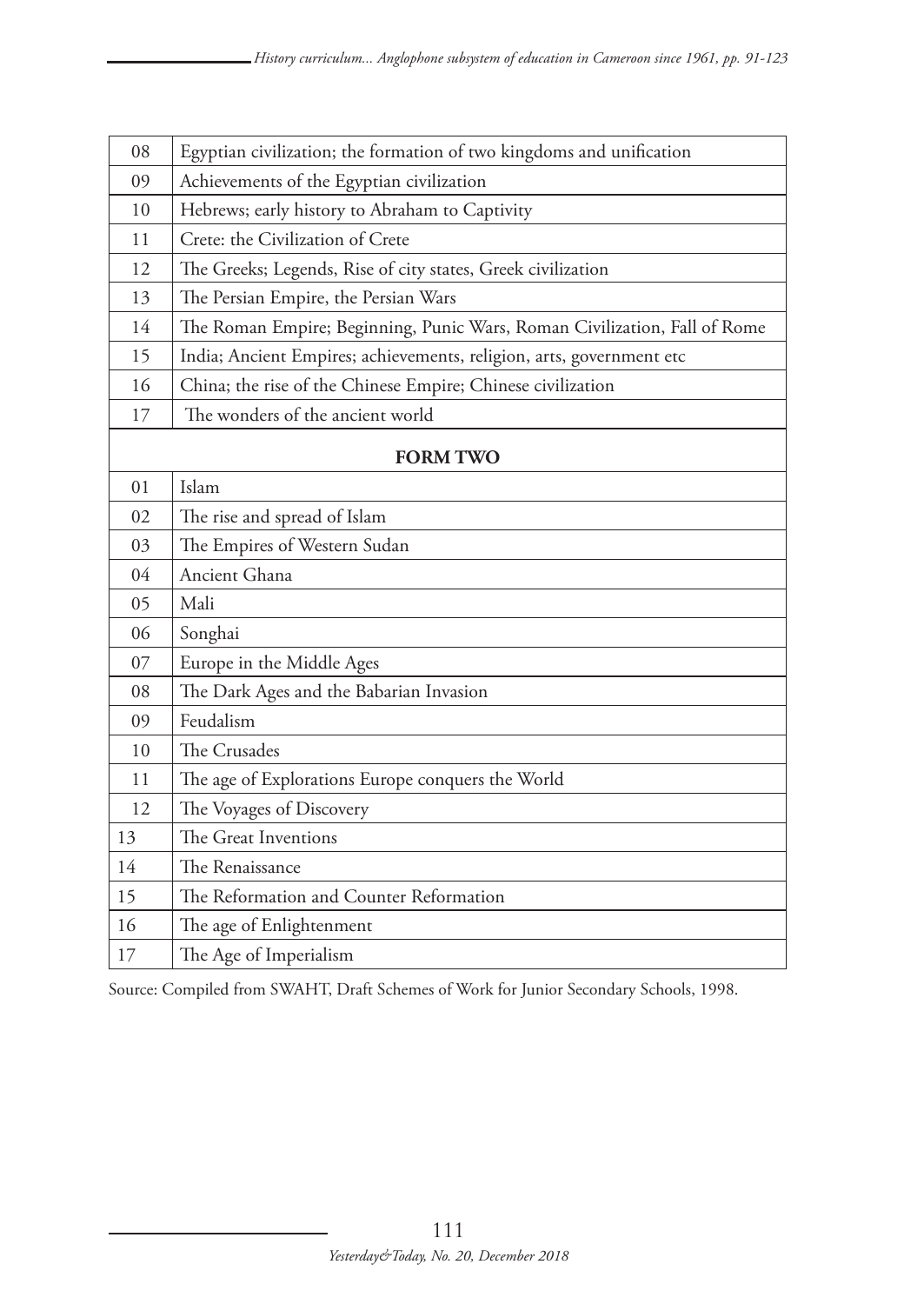

**Image 4: Distribution of history contents of the junior secondary school programme**

Source: Design by author.

### *The History programme at the University of Buea*

The University of Buea was established in 1993 as an answer to the cries of students of the Anglophone subsystem of education who were finding things relatively difficult in the then lone University of Yaoundé where instruction was predominantly in French (Ndongko &Nyamnjoh, 2000). Buea was therefore tagged the "Anglo-Saxon" University where instruction and the administrative structure were to follow the British university culture. It was therefore expected that the Department of History at Buea would be the nucleus of all the efforts of developing interest and focus on local history for the English subsystem of education at that level.

The Department had as its mission, "giving students a broad and firm grounding in Cameroon and African history (University of Buea, 1993). From a close look at the 1993 syllabus, one would observe that there was a determined effort to ensure that all students who registered in the department took courses in Cameroon history. The courses were structured into Precolonial Cameroon History, Cameroon under the German colonial administration, Cameroon under British and French Mandates and Trusteeships and Cameroon after independence (see Table 8 below). These courses were made compulsory for all undergraduate students in the Department. A very important innovation that the Department brought with the introduction of Cameroon history was the study of pre-colonial Cameroon which students had not been introduced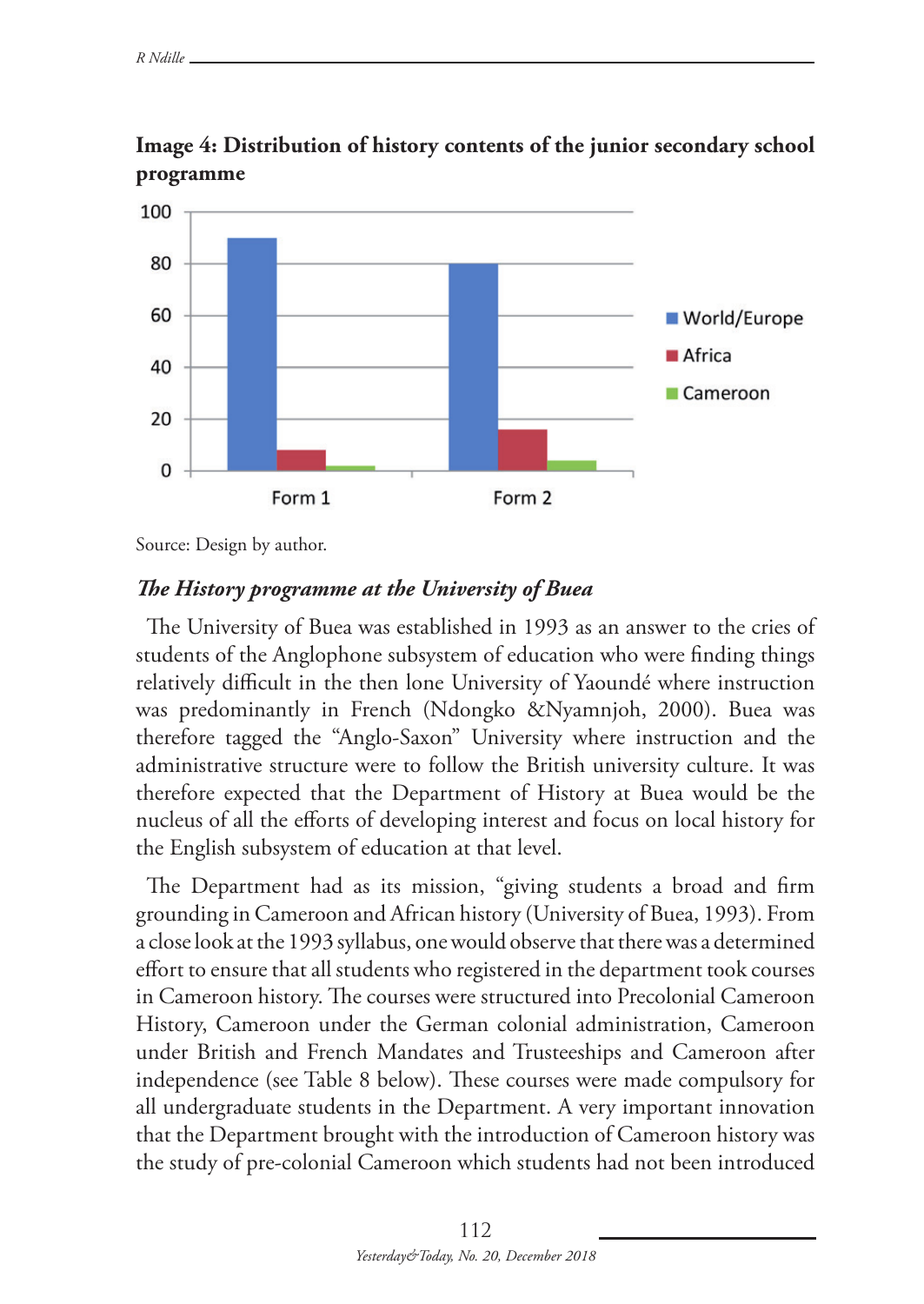to in the primary and secondary schools. Students therefore had to engage with the history of ethnic migrations, traditional administrations, local Cameroonian economies, cultures and societies before European contacts. The third year course, His. 498: Research project was also intended to allow students undertake independent research on any aspects of Cameroon history of their choice but this was not to be limited to local or precolonial themes.

The His 498 Research Project gave the candidate a kind of specialisation but also a profound knowledge of that specific aspect of local history. Recent efforts 2015 also include the introduction of a Heritage studies Master's degree programme at the University of Buea (University of Buea, 2015) but the numbers enrolment are few and impact therefore minimal. A more robust effort is at the University of Bamenda, the second "Anglo-Saxon" university created in 2010 where a compulsory course on local History has been introduced at the undergraduate level (University of Bamenda, 2016). In terms of curriculum transformation in favour of local history therefore, the some progress has been made.

| Code           | Course title                              | <b>Status</b> |
|----------------|-------------------------------------------|---------------|
| His 201        | Introduction to Historical Knowledge      | C             |
| <b>His 202</b> | Africa and Archaeology                    | C             |
| <b>His 203</b> | Pre-Colonial Cameroon                     | C             |
| His 204        | Cameroon 1884-1922                        | C             |
| <b>His 205</b> | Africa to 1500                            | E             |
| <b>His 206</b> | Africa 1500-1800                          | E             |
| <b>His 207</b> | Industrial Revolution                     | E             |
| <b>His 208</b> | Revolutions in Europe in the 19th Century | E             |
| <b>His 209</b> | Colonial America to 1776                  | E             |
| <b>His 210</b> | Black Experience in America to 1865       | E             |
| <b>His 211</b> | A General survey of world History         | E             |
| His 301        | Ancient Egyptian Civilization             | C             |
| <b>His 302</b> | Research Methodology                      | C             |
| <b>His 303</b> | Cameroon 1922-1961                        | C             |
| <b>His 304</b> | Cameroon 1961 to present                  | C             |
| His 305        | Africa in the 19 <sup>th</sup> century    | E             |
| <b>His 306</b> | Asia in the 20 <sup>th</sup> Century      | E             |

**Table 8: History courses offered at the University of Buea 1995-1998**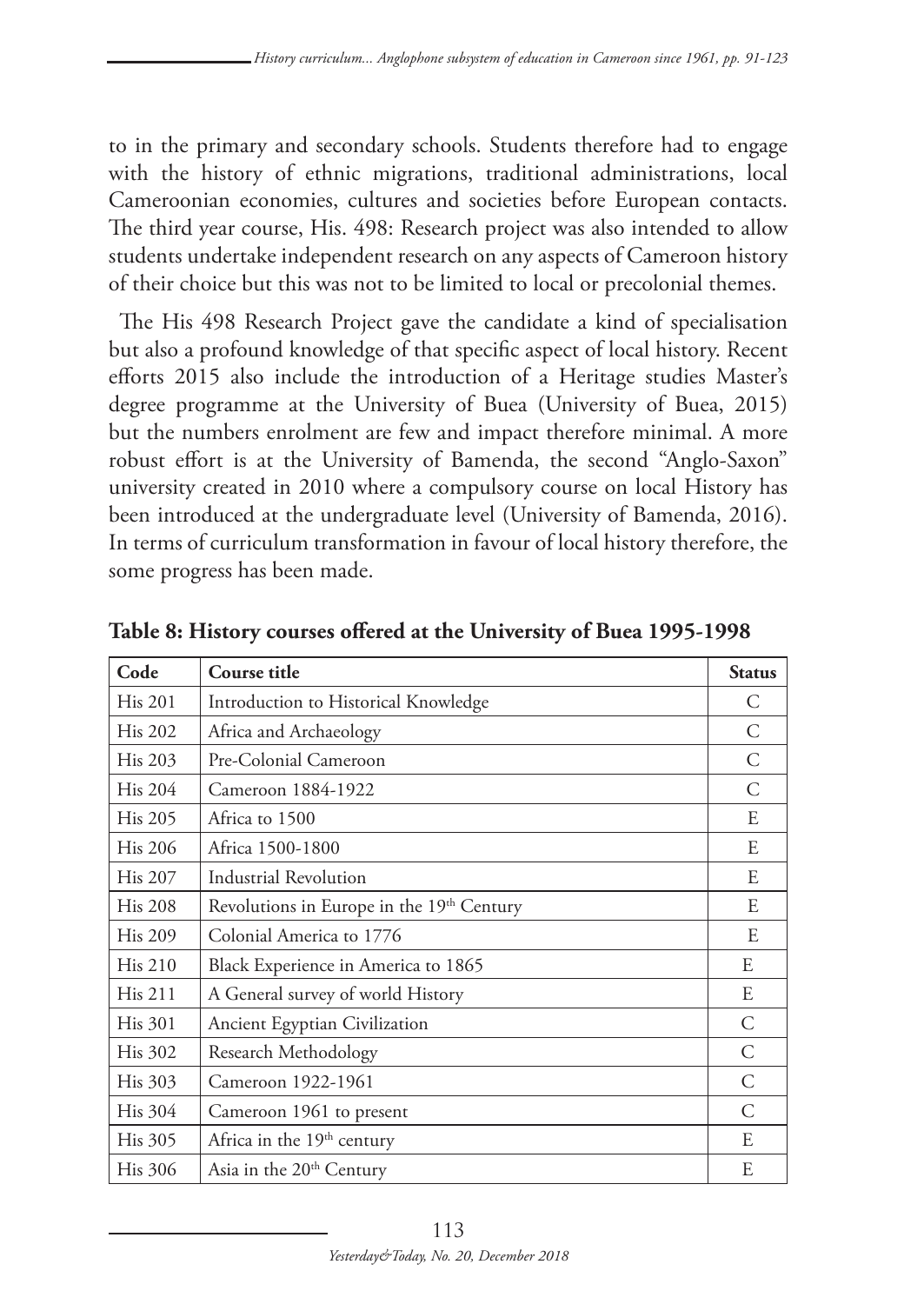| <b>His 307</b> | Asia in the 19 <sup>th</sup> century                     | E                           |
|----------------|----------------------------------------------------------|-----------------------------|
| <b>His 308</b> | Africa in the 20 <sup>th</sup> century                   | E                           |
| <b>His 312</b> | Europe Between the Wars                                  | E                           |
| His 401        | History of political Thought                             | C                           |
| His 403        | Seminar Topics in World History                          | C                           |
| <b>His 404</b> | Pan Africanism                                           | E                           |
| His 405        | History of International Organizations                   | E                           |
| <b>His 406</b> | Problems of Nation Building in Africa since Independence | E                           |
| <b>His 407</b> | The Middle East in the 20 <sup>th</sup> Century          | E                           |
| <b>His 408</b> | Economic History of Africa                               | E                           |
| <b>His 409</b> | Ancient Civilizations Greek and Roman                    | $\mathcal{C}_{\mathcal{C}}$ |
| <b>His 498</b> | Research Project                                         | $\subset$                   |

Source: University of Buea Syllabus 1993, Summary of Students' Form B 1995/1996 Session. The codes have been revised but the contents largely remain the same. Eg. His 201: Introduction to History is now His 217: Introduction to History.

However, when one examines the extent to which the curriculum ensured that Cameroon history off-set the balance of historical studies at the university in respect for the national goal of curriculum indigenisation, the curriculum at Buea and Bamenda built in the majority by resource persons from Buea cannot be said to have fulfilled that objective. Compared to the four courses on Cameroon history, there were six courses exclusively on European history and four more on America and Asia. Although some of the courses were tagged "elective" the demands for the award of the Bachelor of Arts degree in History at Buea and Bamenda have made it such that at the end of the day graduates had less instruction in Cameroon history and more on European and World History. Between 1993 and 2007, a student had to accumulate ninety 90 credits to earn the Bachelors' degree in History. During this time, one course was valued at three credits.

In 2007, the university system in Cameroon adopted a harmonised degree certification system which affected course codes and credit values (University of Buea, 2009) but in terms of having more emphasis on local/Cameroon history, this reform has made no significant impact. At the undergraduate level, it is still the same four ours which have now taken on new codes and six credit values each. Their focus and contents area remain the same as in the pre-2007 years. Besides, these courses were designed for a general survey of the major political events of these periods. Apart from the local history course in Bamenda, the Heritage Studies programme at Buea and the Research projects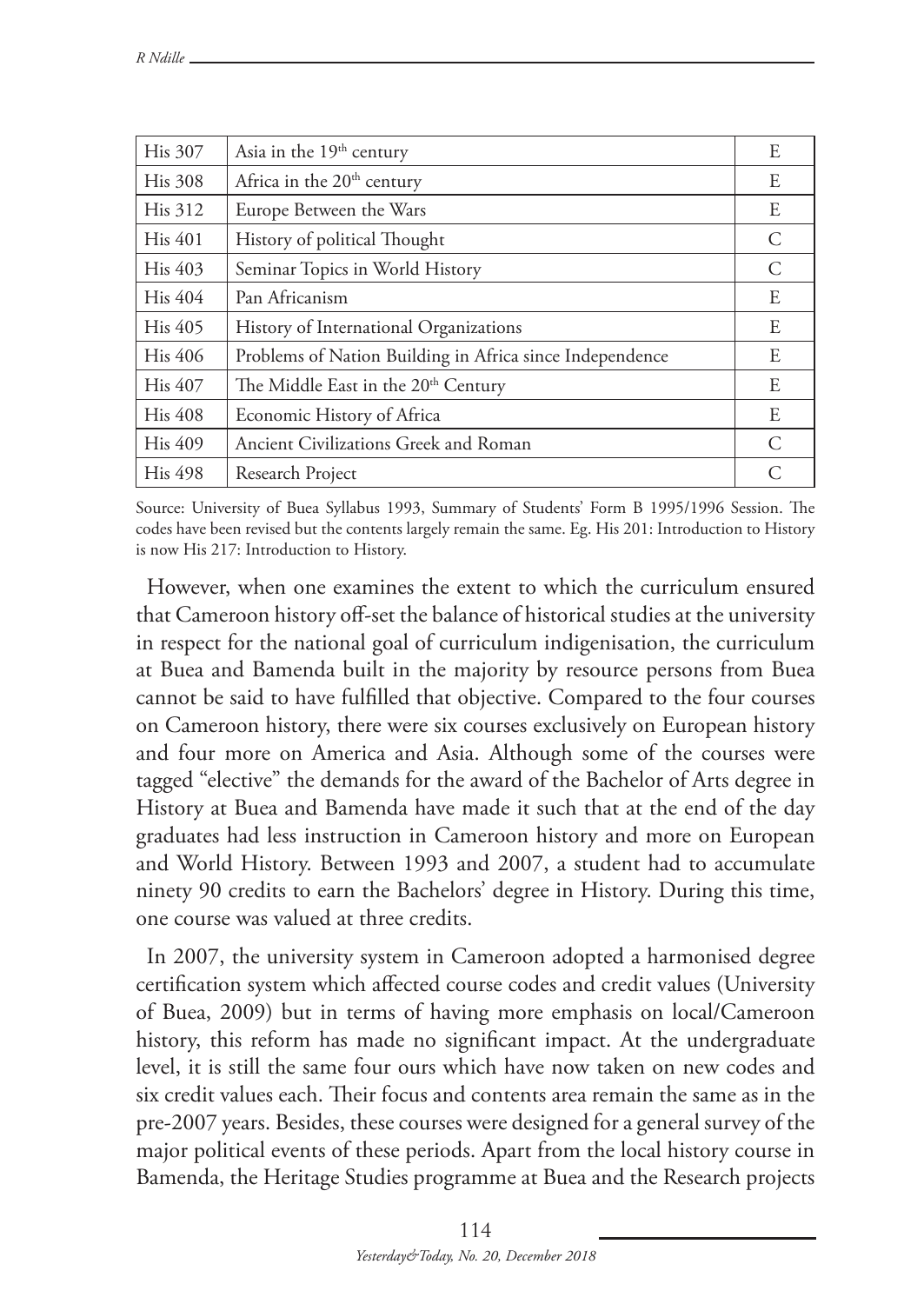undertaken at both institutions, highly essential specialised courses structured to deal with, economic, socio-cultural, religious and other critical thematic issues like human rights, gender, constitutional and legal issues, history of education etc. aimed at increasing the candidates' knowledge of the discipline at the local and national level and meeting the demands for an indigenous History curriculum in the country is yet available.

## **Challenges to curriculum transformation and way forward**

The data above points to some efforts to make the History curriculum in Anglophone Cameroon more local contents based. It has however identified issues which make for a rational conclusion that at all levels of the Cameroon educational system, the indigenisation of the History curriculum has not been commensurate with the 1960 calls for the adaptation of school programs to local realities. One would expect that pupils and students of history who pass through the various levels of education in the Anglophone subsystem of education in the country would be well grounded in details of the cultural, social, economic and political history of the various localities in which they live or study in addition to that of the nation as part of their heritage. Rather, the study of World/European history and to a lesser extent other parts of pre-colonial and colonial Africa takes precedence over the inculcation of indigenous knowledge. What then have been the major challenges to curriculum transformation in the country?

One of the stumbling blocks to the introduction of a significant amount of local history rests on the fact that Cameroon is a country of over 260 ethnic groups with mutually unintelligible languages sitting about a kilometre apart in some areas (Neba, 1990). Because of this, even the curriculum experts who worked at the Institute for the Reform of Primary Education IPAR-Buea mentioned above raised the difficulty of deciding which of the local histories to include in the curriculum. As the experience with the use of local languages as the language of instruction had demonstrated, serious disagreements were bound to arise where one culture is represented in the curriculum against another for fear of hegemonic tendencies from those whose languages would have been selected (IPAR, 1977).

Linked to the above is the fact that most teachers have very limited knowledge of the local histories of the local communities they are posted to. This poses a problem of establishing local history contents to use for instruction. Unlike in some areas where training and recruitment of teachers especially at the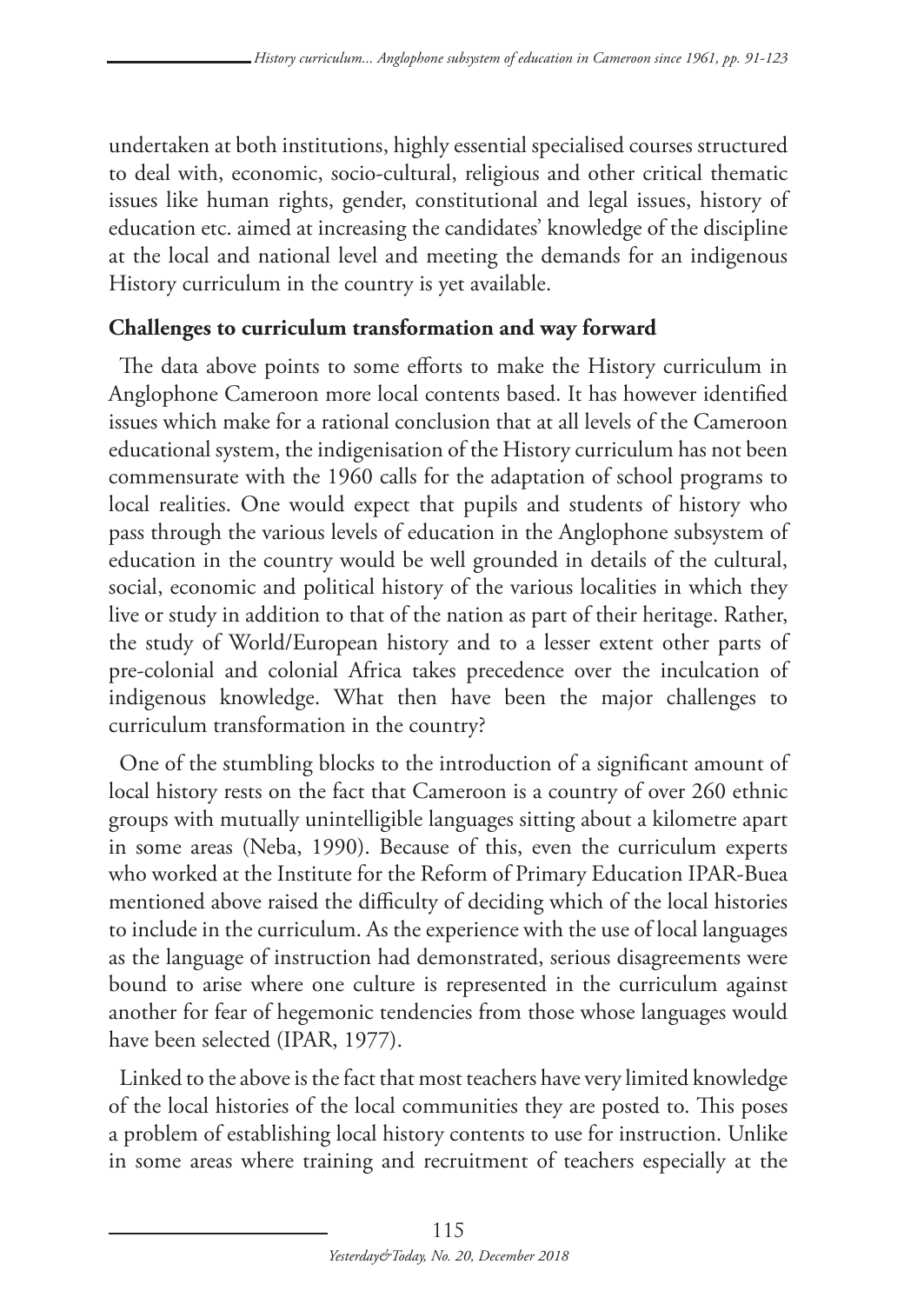elementary level is the prerogative of the local council or municipality, the system in Cameroon is centralised and teachers are posted to where a need is felt without minding their own cultural identity. In such places, it becomes difficult for the teachers to integrate into the local culture and work with children on local history projects.

There is also the problem of a completely examination oriented programme which leaves both some willing teachers and their pupils/students helpless as they have to adequately cover the syllabus to be tested. Although the nation adopted decentralisation in the 1996 constitution, its implementation within the educational system is slow and has not yet taken up curriculum reform as part of its agenda. The channels of flow for curriculum contents decisions is top-down; starting from the ministerial departments in Yaoundé to the regions. Those in the regions, divisions and subdivisions are only left with the implementation of hierarchy's decisions. By this top-down managerial approach to curriculum development teachers are left with no opportunities to contribute to change in terms of reform proposals to incorporate the history of the locality in their schemes of work.

A much more serious hindrance to curriculum reform is the political elite of the country. A majority of those called upon to design school programmes were people who received colonial education. Evidence of the initial curriculum reform of the 1960s demonstrate a semblance with the colonial curriculum implying that when the new elite were called upon to design the history programme soon after independence, they carefully replicated what they had acquired as historical knowledge and have since found it very difficult to move away from it. Ndlovu-Gatsheni laments that:

*One of the strategies that have sustained the hegemony of the Euro-Americanconstructed world order has been its ability to make African intellectuals and academics socially located in Africa and on the oppressed side to think and speak epistemically and linguistically like the Euro-American intellectuals and academics on the dominant side* (Ndlovu-Gatsheni 2013:5).

What then can lead to the establishment of a more local contents History curriculum in the Anglophone subsystem of education in Cameroon? First, policy makers in the country must realise that there is something wrong with the present system and make a sincere effort to decolonise/africanise the History curriculum. This realisation and subsequent action should lead to what Samir Amin termed delinking (Amin, 2006); cultural nationalism (Fanon, 1963); or a counter-discourse to cultural imperialism (Said, 1994). Generally, the authors point to the fact that is a necessary condition for the periphery to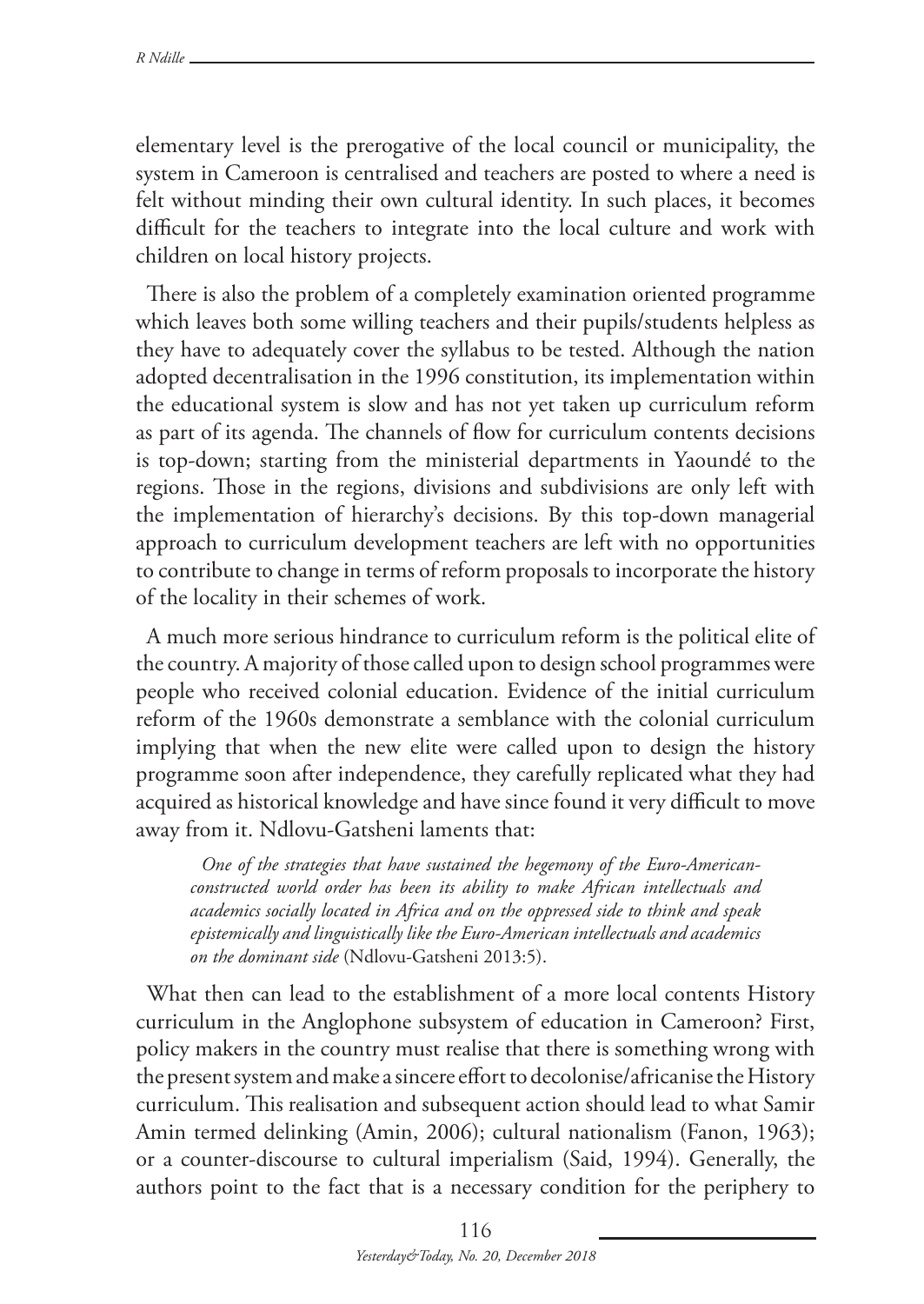adopt new strategies and values that are different from those which have been prevalent under colonialism and neo-colonialism. Colonial domination had brought about "a veritable emaciation of the stock of national culture and the withering away of the reality of the nation" (Fanon, 1963:147). Curriculum indigenisation or Africanisation should be a significant vector in the struggle to regain that lost national identity and valour.

When questions of willingness are dealt with, the nation is expected to adopt a bottom-top approach to curriculum development in which teachers of this subject are expected to make proposals of issues within the localities which can feature in the curriculum. They should also be encouraged to undertake minimal research in the history of the communities in which they work, alongside their pupils/students. This would stimulate interest in local history among learners. Each community has lots of pages of unwritten history hidden in the memory of men and archives. Interest in the study of such contents begin by their documentation. This should start with teachers and their pupils.

Subject associations such as the South West Association for History Teachers, its counterpart in the North West Region are expected to play central roles in making curriculum proposals which should meet the demands of indigenous historical knowledge as well as review government proposals and make recommendations regarding best curriculum practices. Departments of History at the Universities of Buea and Bamenda are also expected to spearhead research and documentation of local history from which school contents can be made available. Regular workshops, refresher courses and education forums should also be organised. It is in such meetings that needs for curriculum revision often arise from discussions on the current situation, its strengths and weaknesses which may snowball into national reform efforts. A combination of these efforts would guarantee effectiveness in the curriculum indigenisation reform agenda in the country.

## **Conclusion**

The examination of the transformation of the History curriculum in the three levels of education in the Anglophone subsystem of education in Cameroon has indicated that efforts have been undertaken at all the levels. However, these efforts are not significant to make for the conclusion that reform towards a predominantly local/national contents in history as indicated in policy documents since 1961 has been achieved. The situation could improve if the challenges identified are addressed and the recommendations implemented.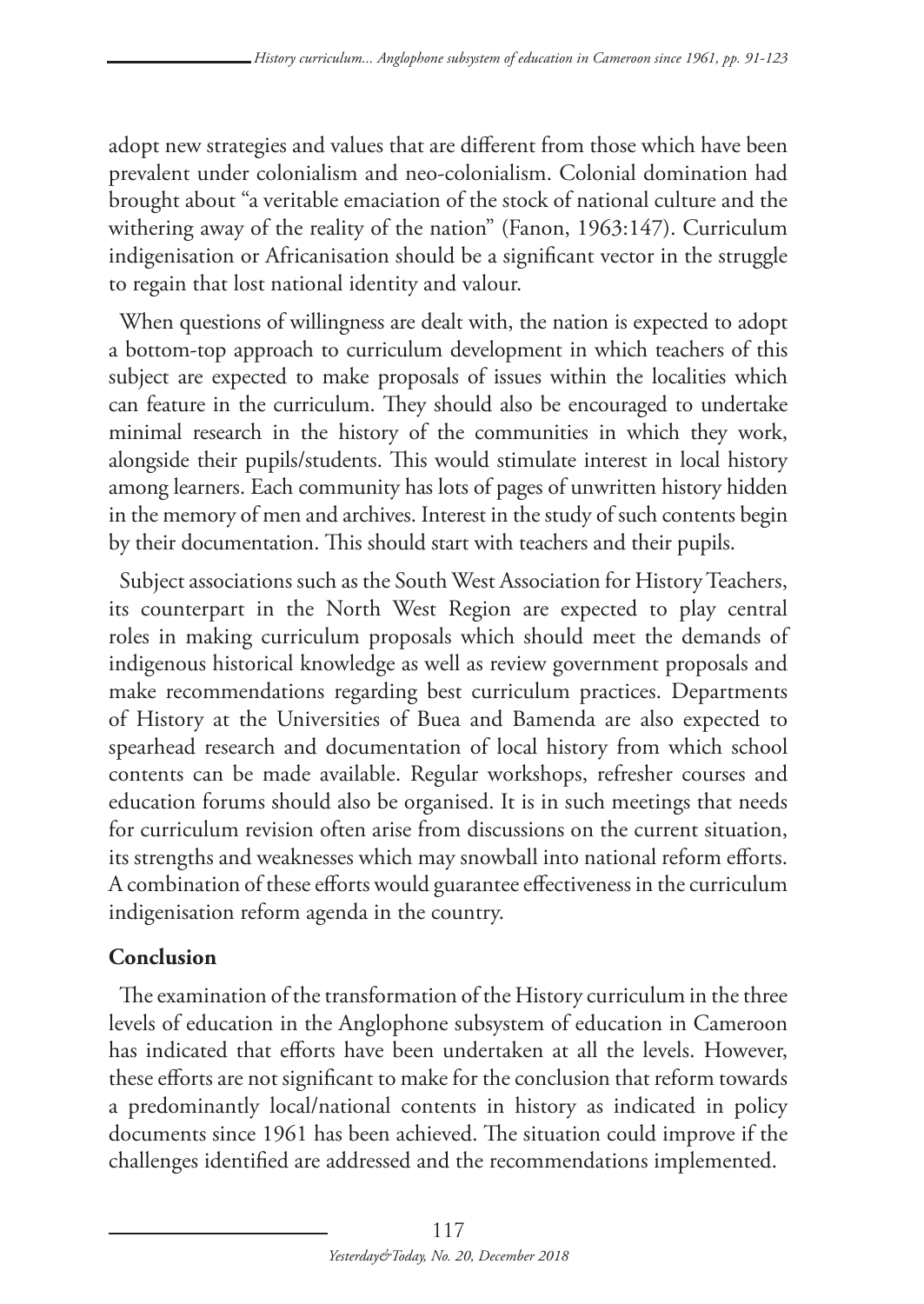### **Acknowledgements**

I am grateful to Prof Linda Chisholm (my PDRF Mentor), Prof Salim Vally (Director of the Centre for Education Rights and Transformation (CERT) Comrade Mudney Halim and Dr. Mondli Hlatshwayo for comments on the topic during my CERT seminar presentation on 11 September 2018. I also thank the peer reviewer(s) of the paper and editor of the journal for their review insights and consideration to publish the paper.

### **References**

Ahidjo, A 1967. *The political ideology of Amadou Ahidjo.* Paris: l'Harmattan.

- Aronowitz, S 1992. *The politics of identity: Class, culture, social movements.* New York: Routledge.
- Awasom, N & Bojang, O 2009. Bifurcated world of African nationalist historiography. *Lagos Historical Review,* 9:1-26.
- Awasum, S 2014. The challenging beginnings of a great educational project. In *Sasse Chronicles 1939-2014: A Special Diamond Anniversary Publication of St Joseph"s College Sasse and Sasse Old Boys Association,* pp. 17-19.
- Ball, S 1983. Imperialism, social control and the colonial curriculum in Africa. *Journal of Curriculum Studies*, 15(3):237-263.
- Bangura, A 2005. Ubuntugogy: An African educational paradigm that transcends pedagogy,andragogy, ergonagy and Heu tagogy. *Journal of Third World Studies*, 22(2):13-53.
- Bude, U 1983. The adaptation concept in British colonial education. *Comparative Education*, 19(3):330-344.
- Cameroon GCE Board, 1997. New syllabuses for the Cameroon General Certificate of Education Examination. Buea: Cameroon GCE Board.
- Chisholm, L 2005. The making of South Africa's National Curriculum Statement. *Journal of Curriculum Studies,* 37(2):193-208.
- Colonial Office, 1925. *Memorandum of education policy in British Tropical Africa*, London: Her Majesty's Stationery Office.
- Connelsen, D 2000. Spotlight on History: Material for German secondary and primary bilingual classes, Vol 1 and 2. Berlin: Cornelsen Verlag.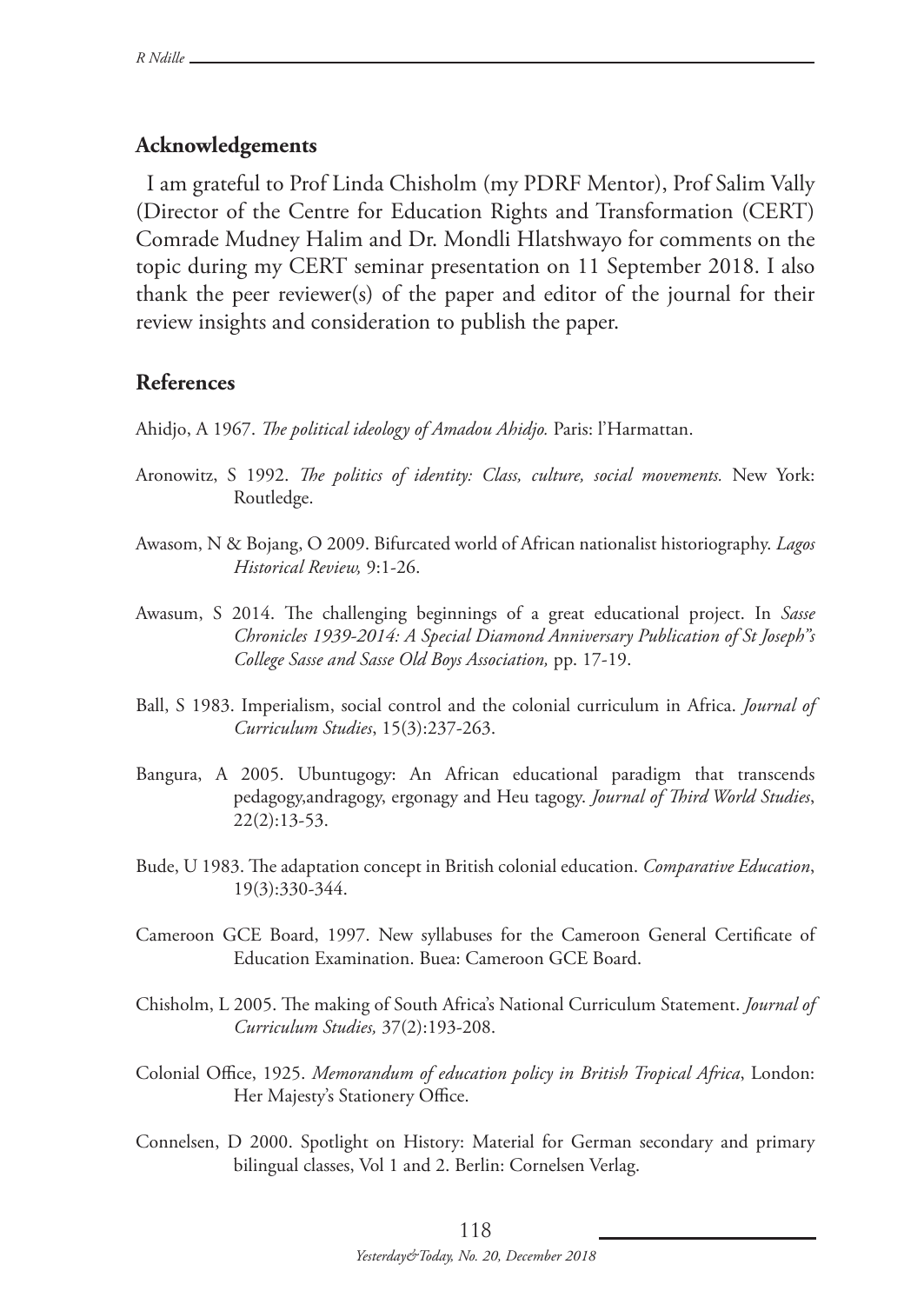- Department of Education (DoBE), 2018. Republic of South Africa, DoBE Report of the History Ministerial Task Team, February 2018. Pretoria: DoBE.
- Diang, M 2013. Colonialism, neoliberalism, education and culture in Cameroon, Chicago: DePaul University College of Education Paper 52.
- Elango, Z 2015. Anglo-French negotiations concerning Cameroon during the First World War 1914-1916: Occupation, condominium and partition. *Journal of Global Initiatives: Policy, Pedagogy and Perpectives,* 9(2):109-128.
- Fanon, F. 1963 *The wretched of the earth*, New York: Groove Press, Inc.
- Federal Republic of Cameroon 1961. *The constitution of the Federal Republic of Cameroon.*  Yaounde: Imprimerie Nationale.
- Fonkeng, G 2007. *The history of education in Cameroon, 1844-2004*. Lewiston, NY: The Edwin Mellen Press, Ltd.
- Freund, B 1984. *The making of contemporary Africa.* Bloomington, IN: Indiana University.
- Goodreads (a social cataloging application), 2018. An analysis of HG Wells and other colonial History textbooks in the context of geographical determinism. Available at http://.www.goodreads.cm/hg-wells. Accessed on 10 November 2018.
- Grosfoguel, R 2011. "Decolonizing post-colonial studies an paradigms of political-economy: Transmodernity, decolonial thinking, and global coloniality". *Transmodernity: Journal of Peripheral Cultural Production of the Luso-Hispanic World* 1(1):1-19.
- Gwei, S 1975. Education in Cameroon: Western pre-colonial and colonial antecedents and the development of higher education. Unpublished PhD thesis. Chicago: University of Michigan.
- Hjelden, E 2004. Personal interview (Social studies student teacher on internship at Baptist High School Buea between September and December 2004 from the University of Minnesota) Roland Ndille (Researcher), 3 December 2004.
- IPAR, Buea 1977. Institute for the Reform of Primary Education: Report on the Reform of Primary Education. National Archives Buea, NAB.
- Jesse-Jones, T 1925. *Education in Africa: A study of west, south and equatorial Africa by the African Education Commission under the auspices of the Phelps-Stokes fund and the Foreign Missions Society of North America and Europe*. New York: Phelps-Stokes.
- Kwabena, O 2006. The British and curriculum development in West Africa: A historical discourse. *Review of Education,* 52:409-423.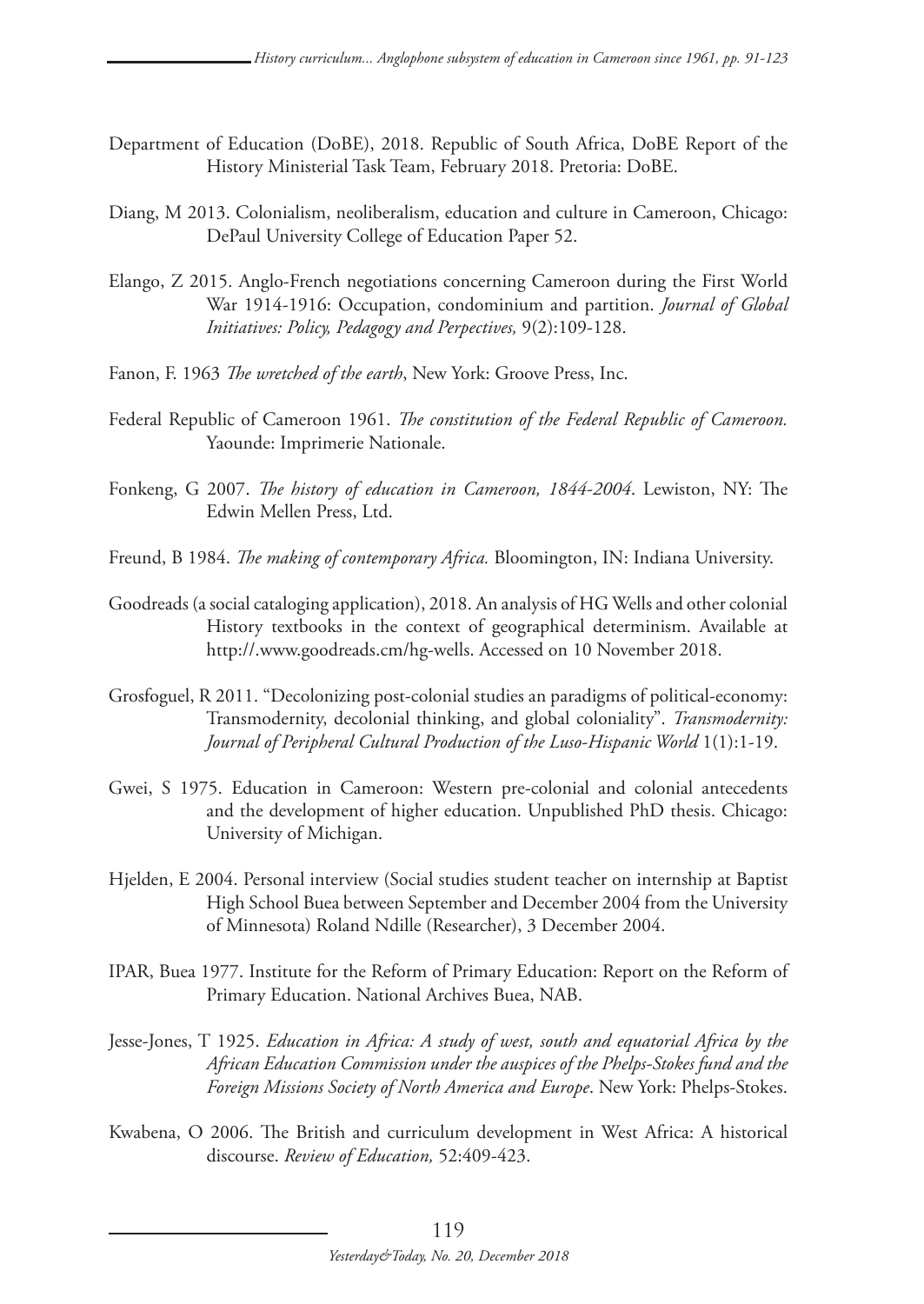- London, N 2002. Curriculum and pedagogy in the development of colonial imagination: A case study. *Pedagogy, Culture and Society,* 10 (1): 95-121.
- MacOjong, T 2008. *Philosophical and historical foundations of education in Cameroon 1884- 1960*. Limbe: Design House.
- Marmer, E & Sow, P 2013. African History teaching in contemporary German textbooks: From biased knowledge to duty of remembrance. *Yesterday&Today,* 10:49-76.
- Marsden, W 2013. *The school textbook: Geography, History and Social Studies.* London: Routledge.
- Ministry of National Education (MINEDUC) 1992. General Certificate of Education Examination Papers for History at the Ordinary and Advanced Levels various syllabuses for 1992 session.
- Myers, C & Myers L 1990. *An introduction to teaching and schools*. Fort Worth, TX: Holt, Rinehart, and Winston.
- National Archives Buea-Cameroon (NAB) 1923. File Sb/a/1923, Education reports southern provinces, 1923 and 1924. Inspection report on primary education for Mamfe and Kumba division, other correspondences:
- NAB, 1927. File Sb/a/1927/2 Education correspondence.
- NAB, 1933. File Sb/a/1933/1 Annual Report, Education Department, Southern Cameroons.
- NAB, 1933. File Sb/a/1933/19 CM7 Vol.1, Education annual and League of Nations Reports.
- NAB, 1934. File Sb/a/1934/2 Schemes of work and time tables, 1932-1934, Cameroons Province, NAB.
- NAB 1979. File Sb/d/1979/11, School vacation courses: Reports by the Coordinator. South West Provincial Delegation.
- NAB, 1980. File Sb/a/cm218, Schemes of work and time tables, 1980, Daily record of work books at GPS Kumba Town for Class five, six and seven for 1987/1988 at Government Practicing School Kumba Town.
- NAB, 1958 File sb/g/1958/1, Examinations: London Matriculation, 1957-8.
- Ndille, R 2014. Britain and education in the development of Southern Cameroons: A Critical historiographical analysis, 1916-1961. Unpublished D.Litt et Phil Thesis, Pretoria: University of South Africa.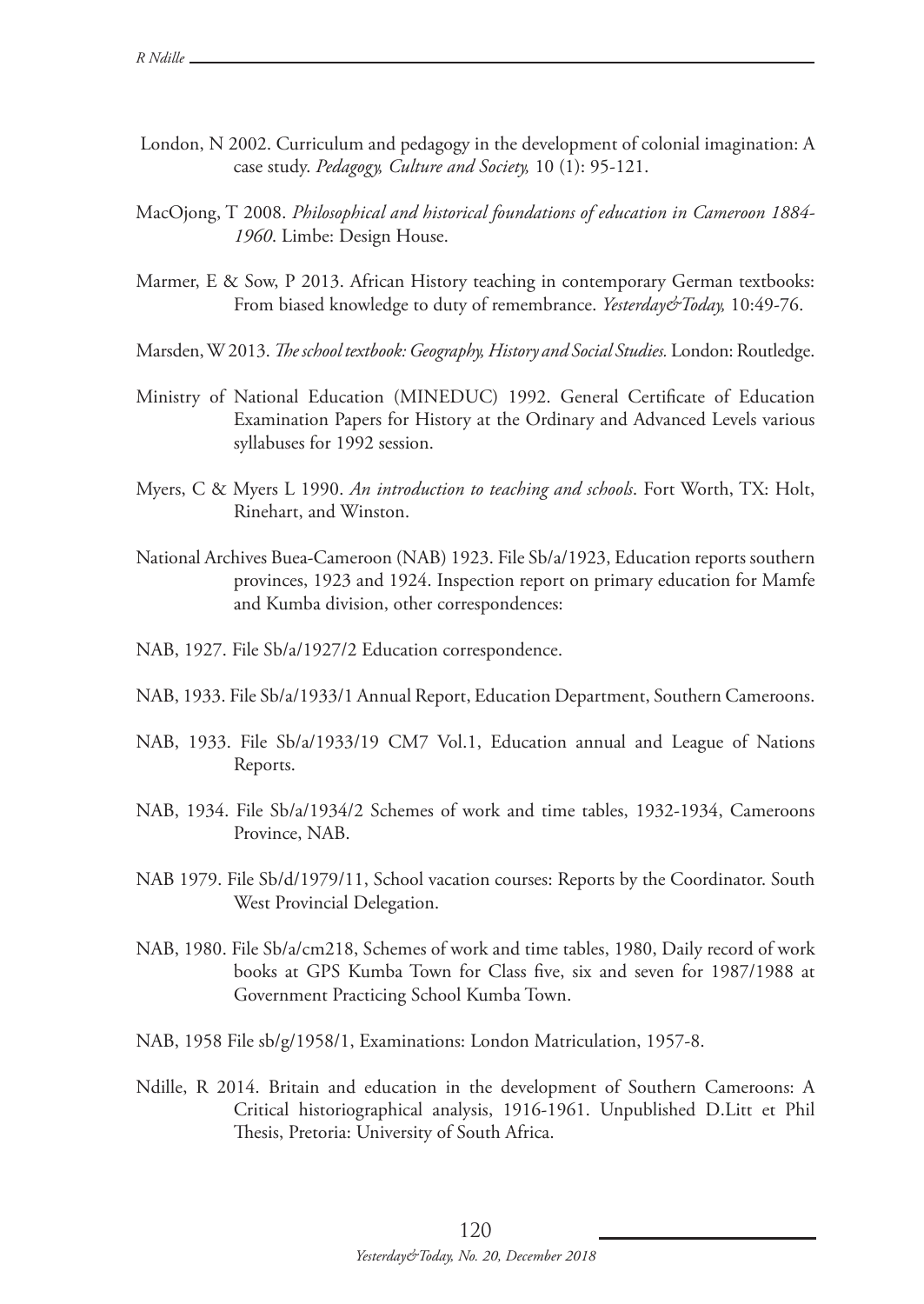- Ndille, R 2015. From adaptation to ruralisation of education in Cameroon: Replacing six with half a dozen. *African Educational Research Journal,* 3(3):153-160.
- Ndlovu-Gatsheni, S 2013. The entrapment of Africa within the global colonial matrices of power: Eurocentrism, coloniality, and the deimperialization in the twenty-first century. *Journal of Developing Societies,* 29(4):334*-349.*
- Ndongko, T & Tambo L(eds.) 2000. *Educational development in Cameroon 1961-1999*. Platteville: Nkemnji Global Tech.
- Neba, A 1990. *Modern Geography of the Republic of Cameroon,* 3rd edtion*.* Bamenda: Neba Publishers.
- Nfi, J 2014. *Nigerians on mission in the British Southern Cameroons,* Bamenda: Baron Printing House.
- Ngoh, V 2011. *The untold story of Cameroon reunification 1955-1961*. Limbe: Presprint Plc.
- Nteh, R 2018. Personal interview (History Teacher and Executive member of the Kupe-Manenguba Divisional Branch of the South West Association of History Teachers) Roland Ndille (Researcher), 28 January.
- Presbyterian Central Archives and Library Buea-Cameroon (PCCCAL) 1975. File 236, School record books and diaries.
- PCCCAL, 1966. File 864 PCCAI; History Syllabus.
- PCCCAL, 1967. File 8142. Matters regarding syllabuses, notes, schemes of work and textbooks 1962-67.
- Peters, R 1966. *Ethics in education*. London: George Allen and Unwin
- Popkewitz, T (ed.) 2000. Educational knowledge: Changing relationships between the state, civil society, and the educational community. Albany, N.Y.: State University of New York Press.
- Radio, 702 2018. New History curriculum in South Africa to be more Afrocentric. Podcast on of 22 May 2018 10:51 am. Available at www.702.co.za. Accessed on 31 October 2018.
- Ramoupi, N 2012. Deconstructing Eurocentric education: A comparative study of teaching African-centred curriculum at the University of Cape Town and the University of Ghana-Legon. *Postable,* 7(2):1-17;
- Republic of Cameroon, 1963. Law No. 63/DF/13 of 19 June 1963 on the harmonization of educational structures in the Federal Republic of Cameroon. Yaoundé: Presidency of the Republic.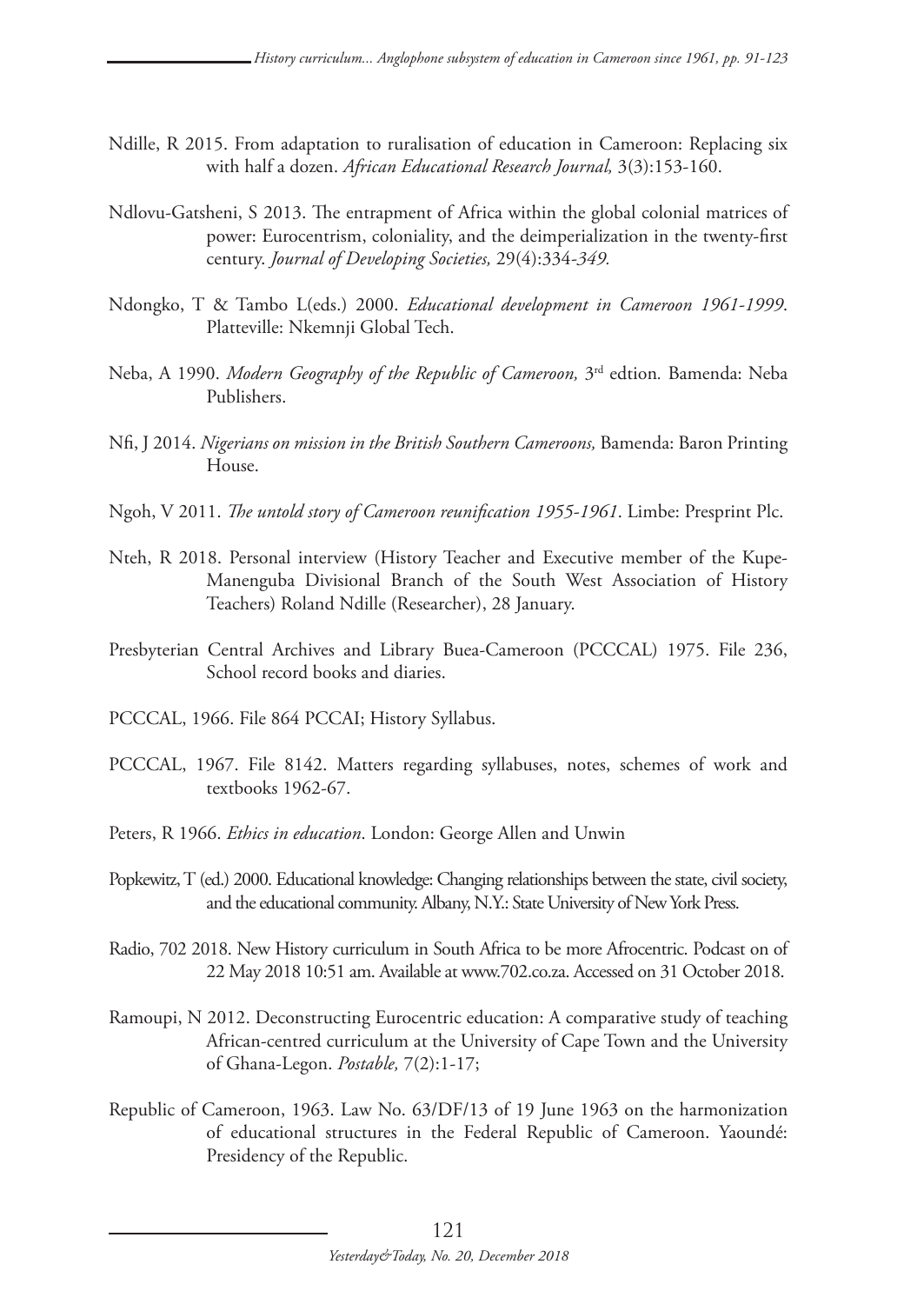- Republic of Cameroon, 1998. Law No. 98/004 of 14 April 1998 to law down guidelines for education in Cameroon. Yaoundé: Imprimerie Nationale
- Republic of Cameroon, 2001. *The New English syllabus for Anglophone primary schools in Cameroons.* Yaoundé: Ministry of National Education.
- Rodney, W 1982. *How Europe underdeveloped Africa.* Washington: Howard University Press.
- Schofield, H 1978. *The philosophy of education: An Introduction.* London: George Allen and Unwin.
- Southern Nigeria, 1930. *Provisional school syllabus for Southern Cameroons, Vol 1 and 2.* Lagos: Christian Mission Society Bookshop.
- SWAHT, 1998. South West Association of History Teachers. Schemes of work for History for Junior secondary schools Forms 1 & 2. Buea: Teachers Resource Centre.
- Tambo, L 2000. Strategic concerns in curriculum development in Cameroon. In: T Ndongko & L.Tambo. *Educational Development in Cameroon 1961-1999*. Platville, MD: Nkemnji Global Tech.
- Tambo, L 2003. *Cameroon national educationpPolicy since the 1995 forum*. Limbe: Design House.
- The Conversation Newspaper, 2018. Western Civilization? History teaching has moved on, and so should those who champion it. Available at https://theconversation. com/western-civilisation on 31-10-2018. Accessed at 6 June 2018.
- Tosam, J 1988. Implementing educational change in Cameroon: Two case studies in primary education. Unpublished PhD Thesis. London: University of London.
- UNESCO, 1985. *The Educational process and the historiography in Africa*. Paris: UNESCO.
- University of Bamenda, 2016. Draft syllabuses of the Department of History of the University of Buea submitted to the Ministerial Commission for the Harmonization of University Programmes. Yaoundé: Ministry of Higher Education.
- University of Buea, 1993. Syllabuses of the University: Limbe: Presprint. (2003 and 2009 editions also consulted).
- University of Buea, 2015. Draft programme proposal for the professional Master programme in Heritage Studies at the Department of History submitted to the Academic Planning Committee.
- Webster, A 2006. *The debate on the rise of British Imperialism*. Manchester: Manchester University Press.